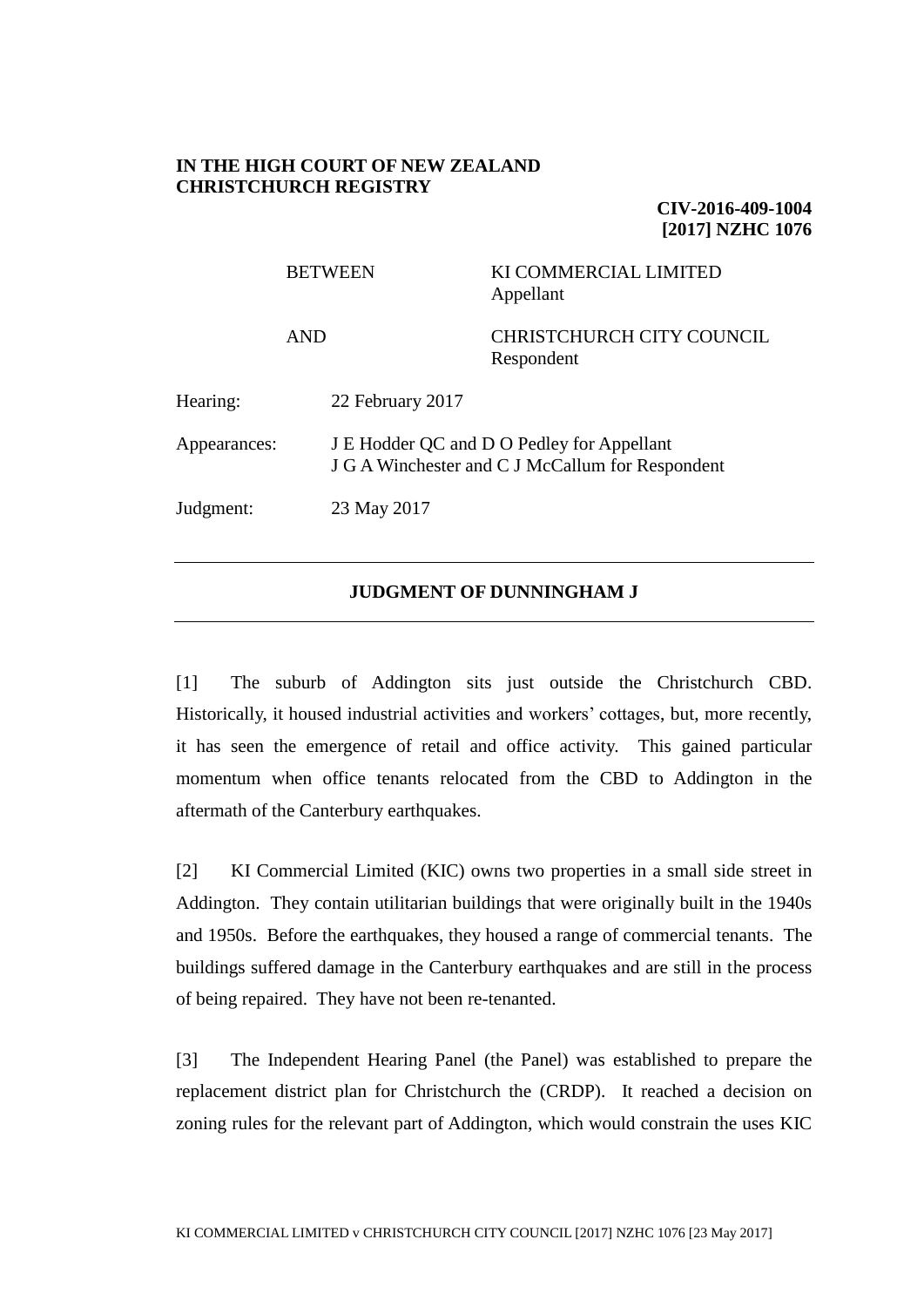could put its buildings to, compared with the uses permitted prior to the earthquakes.<sup>1</sup>

[4] KIC appealed that decision and, by consent, the appeal was allowed and the matter referred back to the Panel to consider whether to allow a site-specific exception to the zone rules to address the specific issues KIC was facing.<sup>2</sup> In Decision 42, issued on 9 September 2016, the Panel rejected KIC's request for a site-specific exception to the zone rules. It is this decision which has prompted the current appeal.

[5] KIC's only right to challenge the Panel's decision is on the basis of an error in law in the Panel's decision.<sup>3</sup> KIC alleges nine errors of law.

[6] The issues for me to determine are whether:

- (a) any one or more of the errors of law alleged are established; and
- (b) if an error of law is established, what is the appropriate course of action is; that is, does this Court make a decision, or does it refer it back to the Panel?

# **Background**

[7] The legal framework in which this appeal is being considered is unique to the greater Christchurch area and was implemented in response to the 2010-2011 Canterbury earthquakes. Following these earthquakes, the Canterbury Earthquake Recovery Act 2011 (CERA) was enacted. Its stated purposes include enabling and providing for the recovery of the greater Christchurch area from the impacts of the Canterbury earthquakes, and facilitating and directing the planning, rebuilding and recovery of affected communities.<sup>4</sup>

 $\frac{1}{1}$ Initially in Decision 11 issued on 18 December 2015.

<sup>&</sup>lt;sup>2</sup> *KI Commercial Ltd v Christchurch City Council* [2016] NZHC 1218.

 $\frac{3}{4}$  Canterbury Earthquake (Christchurch Replacement District Plan) Order 2014, cl 19.

Canterbury Earthquake Recovery Act 2011, s 3.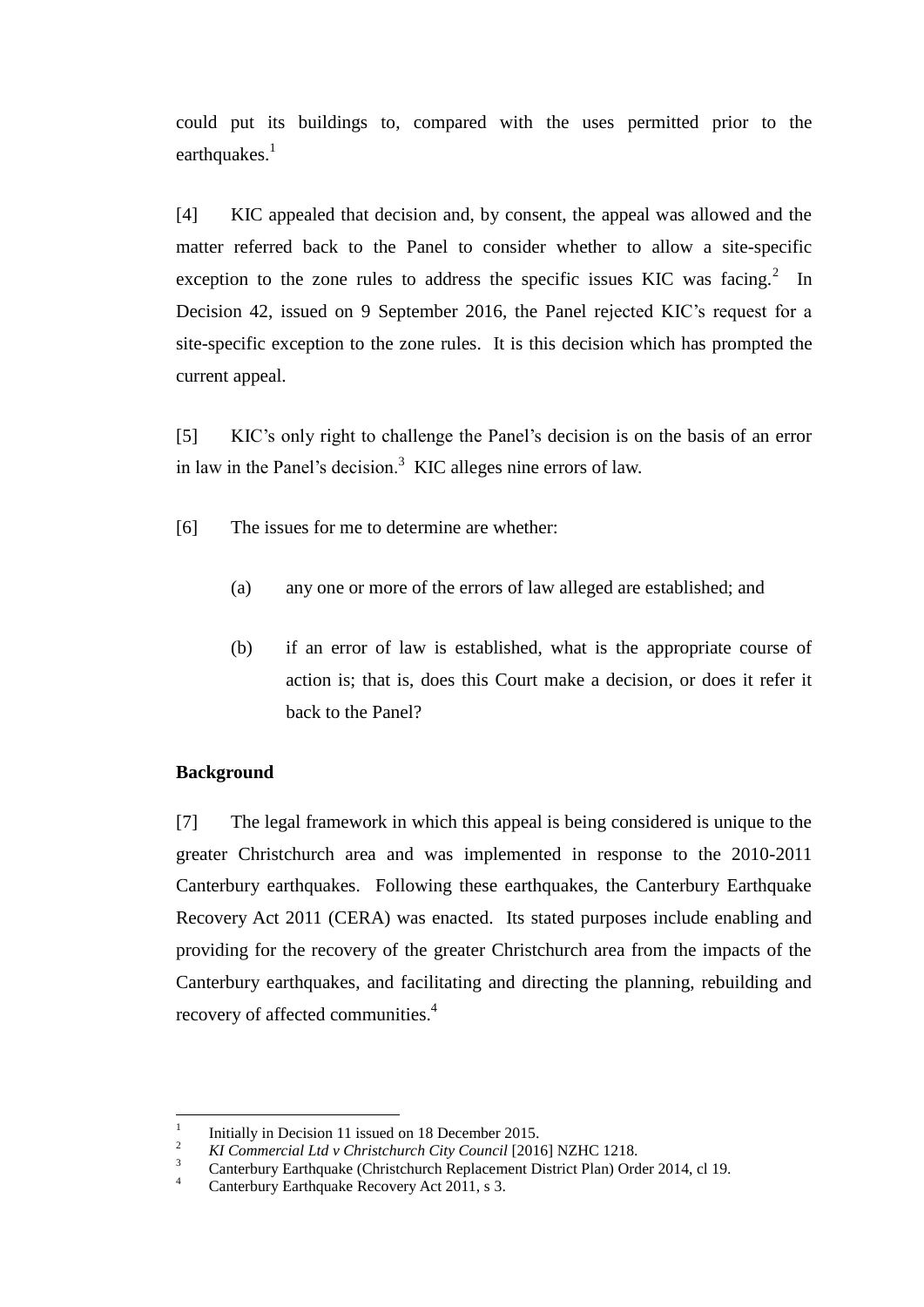[8] Section 71 of CERA authorised the making of Orders in Council which were necessary or expedient for the purposes of CERA and specified that the Orders could modify various listed enactments, including the Resource Management Act 1991 (RMA).

[9] The Canterbury Earthquake (Christchurch Replacement District Plan) Order 2014 (the 2014 Order) was made under s 71. It required:

- (a) the Christchurch City Council (the Council) to develop a replacement district plan and to prepare proposals for that within 37 working days of the commencement of the 2014 Order;<sup>5</sup> and
- (b) that a hearings panel be established to hear submissions and make decisions on a proposed replacement district plan.<sup>6</sup>
- [10] The Panel has a range of obligations under the 2014 Order. These include:
	- (a) to establish an appropriate and fair procedure for its hearings;<sup>7</sup>
	- (b) to proceed with relative urgency in hearing the proposals and making its decisions, with an express requirement to complete its decision-making process no later than 16 December 2016; $\delta$
	- (c) to undertake a further evaluation of each proposal prepared by the Council in accordance with s 32AA of the RMA and to report on that evaluation in its decision;<sup>9</sup> and
	- (d) to apply ss 74-77D of the RMA (which relate to preparation of district plans) as if it was the Council. $^{10}$

<sup>5</sup>  $\frac{5}{6}$  Clause 6.

 $\frac{6}{7}$  Clause 8(1).

 $\frac{7}{8}$  Clause 10 and schedule 3, cl 4(3)(d).

 $\frac{8}{9}$  Clause 12.

<sup>&</sup>lt;sup>9</sup> Clause 14(4)(a).

Clause  $14(4)(b)$ .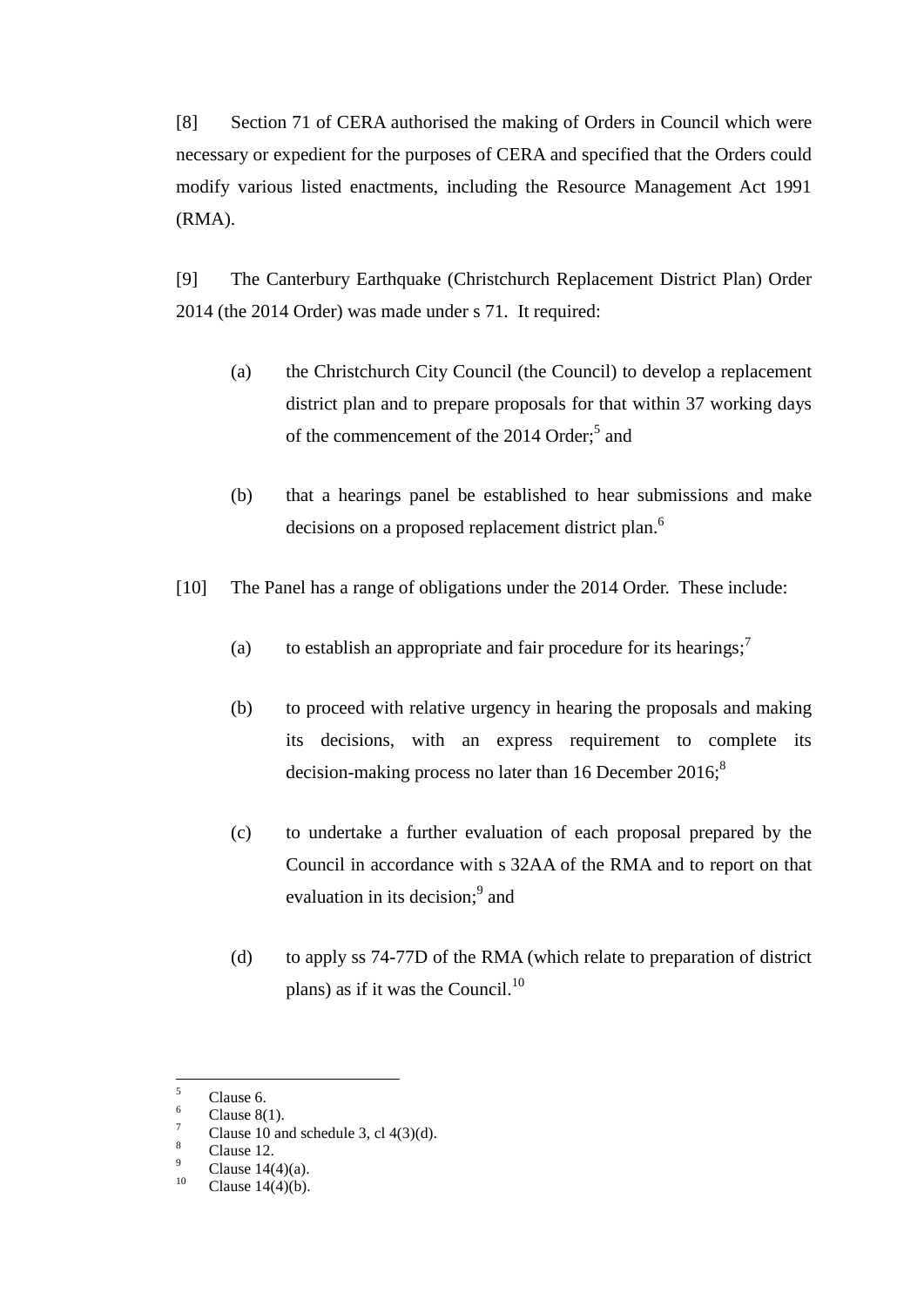[11] As KIC's submissions observe, while the 2014 Order modifies the application of RMA processes, $^{11}$  it does not erode the RMA's purpose of sustainable management, which includes enabling people and communities to provide for their social, economic and cultural wellbeing.

[12] The Panel is also required to be satisfied that the CRDP will give effect to identified policy statements, including the Canterbury Regional Policy Statement 2013 (CRPS). As the Panel identified, Chapter 6 of the CRPS, entitled Recovery and Rebuilding of Greater Christchurch, has particular influence. This chapter was included in the CRPS according to directions in the Land Use Recovery Plan for Greater Christchurch prepared under CERA.

[13] It is not necessary for the purpose of this decision to go into the history of Chapter 6 or of the CRPS more generally. It is sufficient to say that it reflected a desire by local authorities in the greater Christchurch area to reverse the existing permissive approach to commercial retail development throughout the city. The CRPS introduced a form of centres-based approach, whereby commercial retail developments were restricted to specified locations across the city, called Key Activity Centres. The centres-based approach found in the CRPS underpinned the proposals notified by the Council for Chapter 15 - Commercial, and Chapter 16 - Industrial of the CRDP.

[14] As a result of hearing submissions on these two proposed chapters, the Panel issued Decision 11 on 18 December 2015. This decision directly affected KIC's land by implementing rules which would constrain KIC's use of that land when compared with what it could lawfully undertake on the land before its buildings were damaged by the earthquakes. Specifically, Decision 11 meant that offices, retail and commercial services were not permitted activities in the Commercial Mixed Use (CMU) zone for Addington, unless they were already occurring or consented at the date of Decision 11 (the existing activity condition).

[15] This decision was reflected in r 15.7.2.1 which specified that "retail activity", "commercial services" and "office activity" were permitted activities in the CMU

 $11$ Clause 4.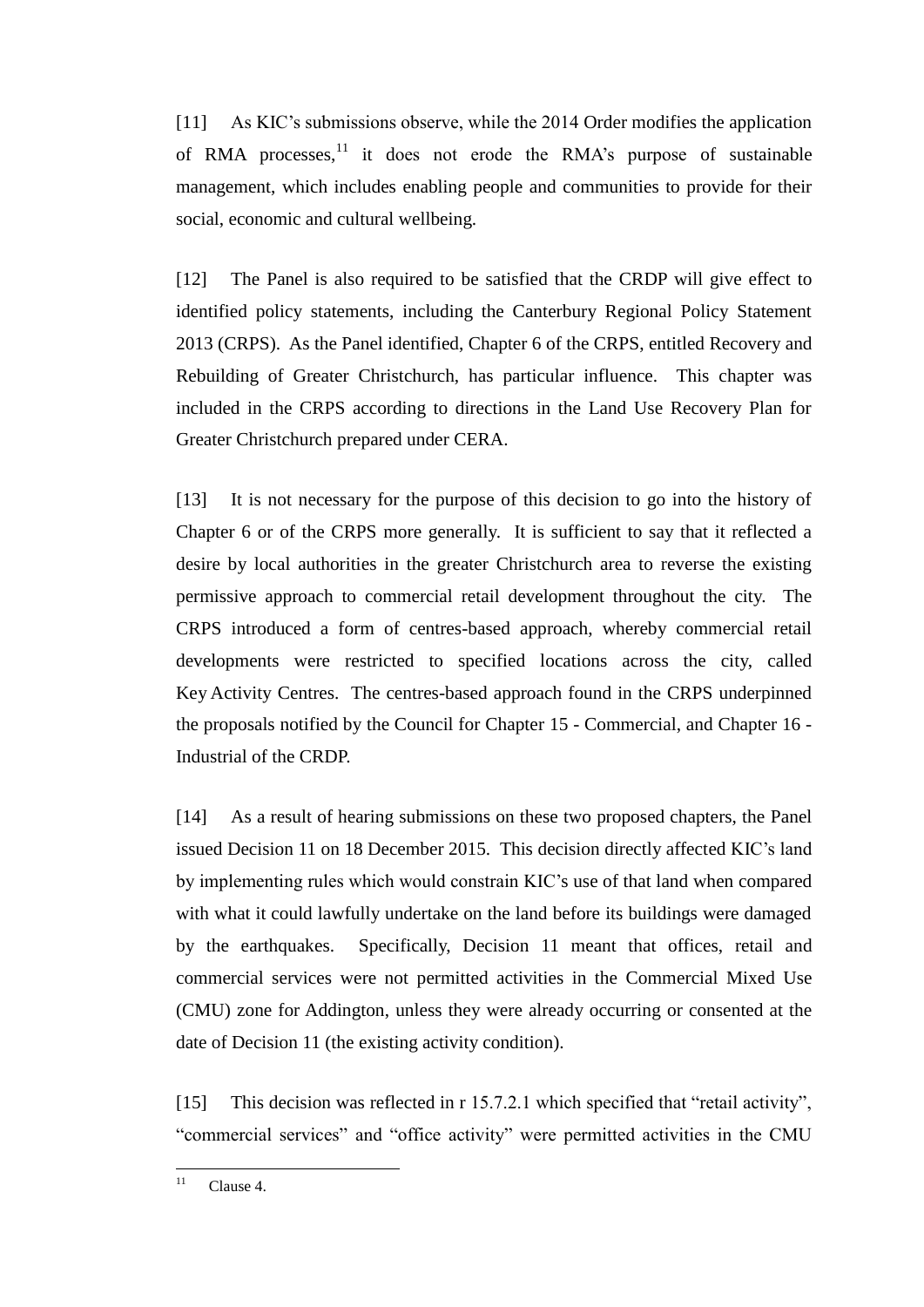zone where these were "in an existing building" or a building consented for retail/commercial services/office activity at the date of the decision (the Appealed Rule). Because KIC's buildings were not in use at the date of the Panel's decision, and had not been in use since they sustained earthquake damage, they did not fall within the exception for existing activities, and KIC would have to seek resource consent as a discretionary activity to undertake office, retail or commercial activity in its buildings.

[16] The Panel's decision was in a large part directed by the desire to implement a centres-based approach, in line with chapter 6 of the CRPS. While KIC accepts that a centres-based approach is directed by the CRPS, and by the objectives adopted by the Panel for the CRDP, it argues this is not a fixed obligation and did not mandate the outcome which the Panel chose for the zone rules affecting KIC's property.

[17] KIC appealed Decision 11 on the basis that the Panel had erred in failing to consider the costs to KIC's interests from the addition of the existing activity condition to the Council's proposal for this part of the CRDP.

[18] By consent, this Court allowed KIC's appeal of Decision  $11.^{12}$  The decision was remitted back to the Panel for reconsideration of the relevant parts of Decision 11, with a direction that KIC be provided with an opportunity to make further submissions and provide further evidence on its interest in relation to its properties.<sup>13</sup> At the hearing KIC sought to modify the effect of the Appealed Rule by including a further exception which would allow, as a permitted activity, "office activity, commercial services and/or retail activity at 9 and 11-13 Bernard Street, Addington...up to a maximum gross floor area of 3,600 m<sup>2</sup> across both properties" ("the KIC Rule"). $^{14}$ 

[19] However, the Panel sought and then accepted evidence from the Council's expert witnesses which directly challenged the relief sought by KIC. In Decision 42,

 $12$ <sup>12</sup> *KI Commercial Ltd v Christchurch City Council*, above n 2.

 $13$  At [21].

<sup>14</sup> The floor area limitation was added to KIC's proposal at the hearing in July, which is why KIC refers to it as its "Revised Rule".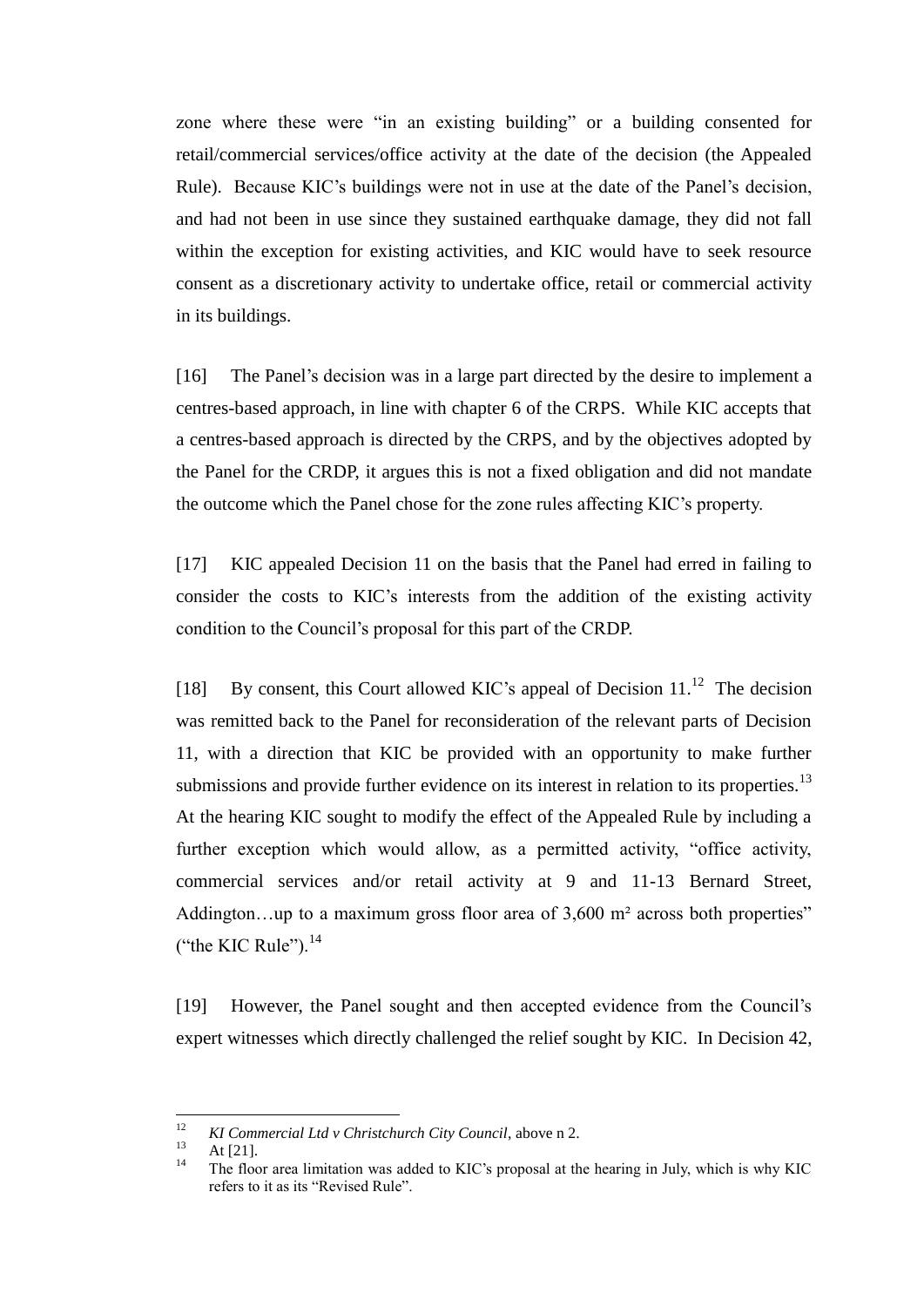the Panel confirmed its initial conclusion and retained the Appealed Rule with the existing activity condition in the CMU rules. That has led to this appeal.

# **Grounds of Appeal**

- [20] There are nine grounds of appeal. They are, as follows:
	- 1.1 failing to identify and address the limited question before it, following the High Court judgment of 8 June 2016 [2016] NZHC 1218, namely whether the "KI Revised Rule" would reflect better than the "Appealed Rule" both the general benefits and costs previously assessed in Decision 11 and the impact on KI not previously assessed in Decision 11, in the context of the objectives of the Resource Management Act 1991, the Canterbury Earthquake Recovery Act 2011 (including the Canterbury Earthquake (Christchurch Replacement District Plan) Order 2014) and Chapter 15 of the Plan;
	- 1.2 misinterpreting the scope for flexibility within the RMA, the Order's statement of expectations and the Plan's Chapter 15 objectives for the recognition of investment in recovery from earthquake damage which readily allowed for the adoption of the KI Revised Rule given the evidence of material prejudice to KI, and consequently adopting an erroneously strict interpretation of the principle of supporting the "centres network" contemplated in and/or required by Chapter 15.
	- 1.3 misinterpreting the nature of the proposed KI Revised Rule, in particular that it was both site specific (including by reference to neighbouring sites' activities) and specific to KI's circumstances of having invested substantially in rebuilding on its sites to recover from earthquake damage and being in transition to commercial development of the sites when Decision 11 was made, and thus involved minimal risk of precedent effect.
	- 1.4 permitting or requiring Council witnesses to give evidence which was:
		- a. contrary to the agreement reached between KI and the Council and which was in part reflected in the determination of the earlier appeal; and
		- b. in material part, contrary to the evidence previously before the Panel.
	- 1.5 declining to grant the adjournment requested by KI to address the unanticipated further evidence from Council witnesses, and providing a constrained period for rebuttal evidence.
	- 1.6 reaching the untenable conclusion that the proposed KI Revised Rule would of itself create a material risk to the Chapter 15 objective of redevelopment of the City Centre, in the absence of any credible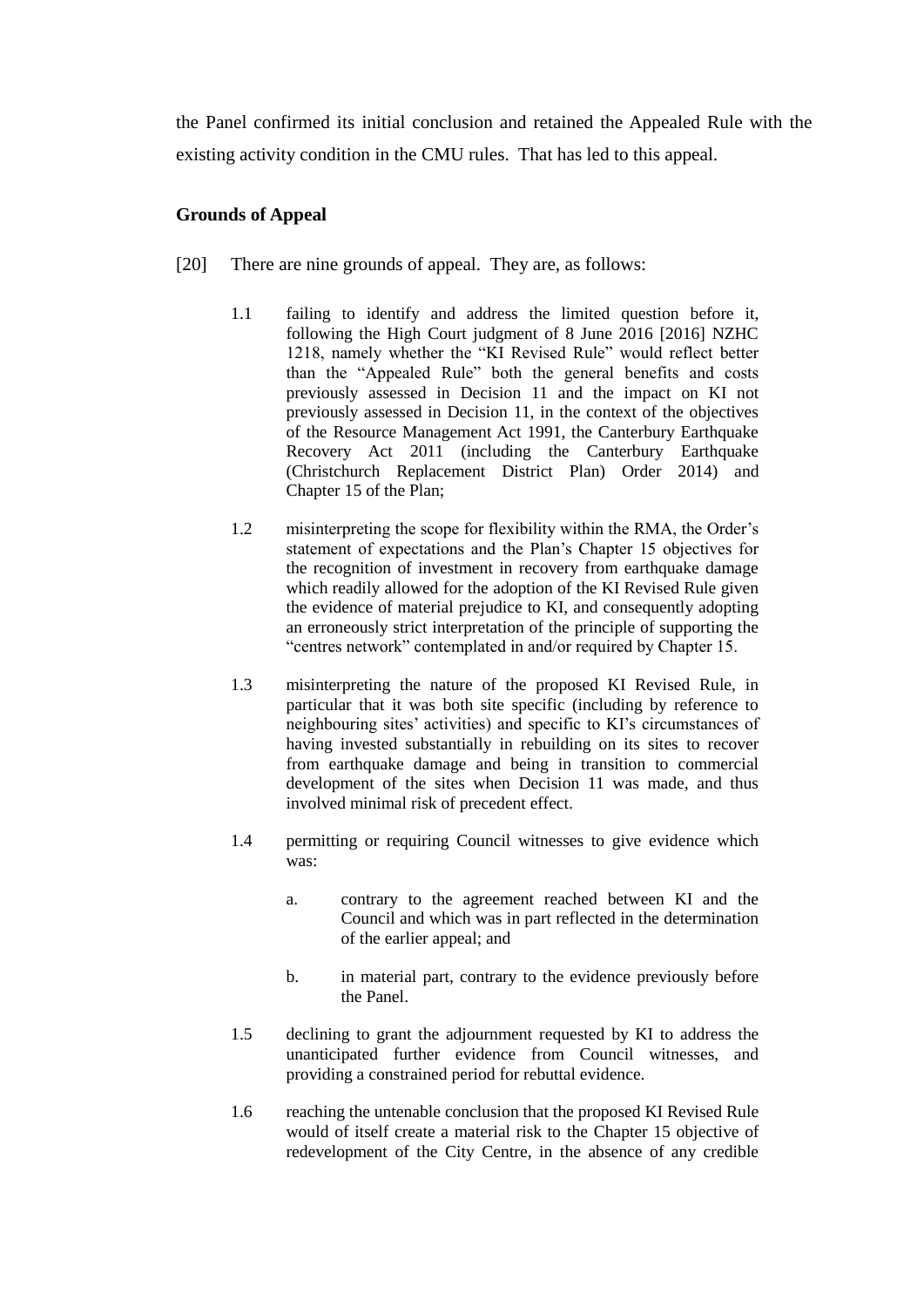evidence that the incremental impact of the proposed permitted activities for the Appellant's created any such risk.

- 1.7 concluding that, under the Appealed Rule, KI would have a meaningful opportunity to obtain a resource consent with similar scope as would be provided for under the KI Revised Rule when the Panel's strict approach to protection of the "centres network" would undermine any such consent application.
- 1.8 misinterpreting the point of reference in the Plan's Objective 15.1 for "existing" activities as being the date of Decision 11 rather than the dates preceding the occurrence of the earthquake damage.
- 1.9 assessing adversely the additional evidence relied on by KI, by reason of the errors set out in 1-8, above.

### **Legal principles relating to error of law**

[21] Clause 19 of the 2014 Order only allows an appeal of a decision of the Panel on a question of law.

[22] The parties accept that an error of law includes circumstances where the decision-maker:

- (a) misdirects itself on the relevant statutory provisions and its role;
- (b) overlooks a relevant matter or takes account of an irrelevant matter;
- (c) reaches an untenable conclusion of the facts;  $15$  or
- (d) breaches the rules of natural justice.<sup>16</sup>

[23] The Council submits that a large number of the grounds of appeal do not raise genuine questions of law. In particular, it submits that:

(a) grounds 1.1, 1.2, 1.3, 1.7, 1.8 and 1.9 raise issues of weight and merit rather than question of law; and

 $15$ <sup>15</sup> *Edwards v Bairstow* [1956] AC 14; [1955] 3 All ER 98.

<sup>16</sup> *Bryson v Three Foot Six Ltd* [2005] NZSC 34, [2005] 3 NZLR 721 at [24]-[27]; *Ancare v Wyatt* (NZ) Ltd [2009] NZCA 211 at [46]-[48]; *Vodafone NZ Ltd v Telecom NZ Ltd* [2011] NZSC 138, [2012] 3 NZLR 153 at [50]-[57].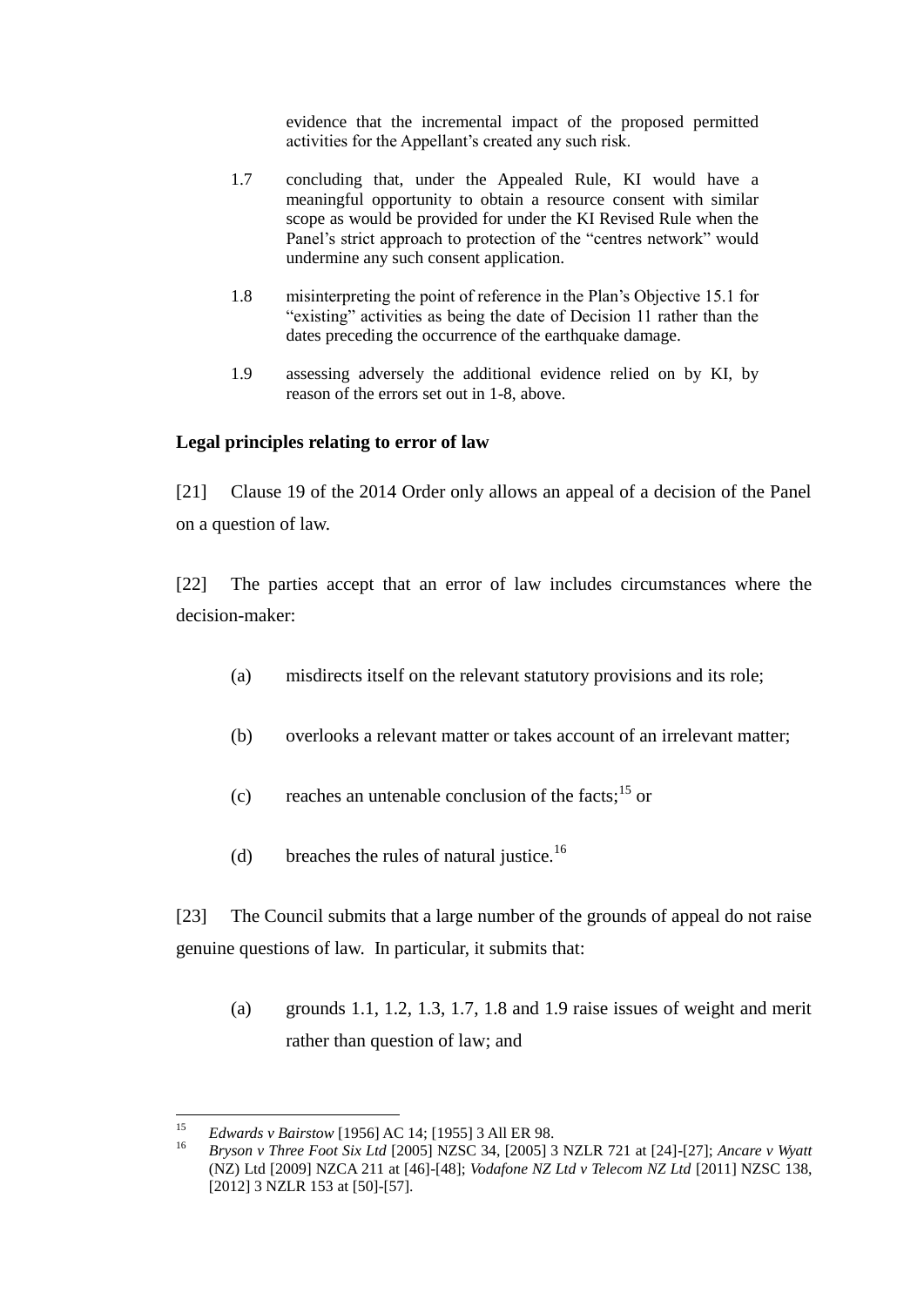(b) grounds 1.4 and 1.5 raise procedural matters that are not properly within the Court's jurisdiction on appeal and do not involve questions of law.

[24] It is well-recognised that the question of the weight to be given to relevant considerations is not for reconsideration by the High Court as a point of law. If the decision reached was a permissible option on the evidence then it can not be revisited as a point of law.<sup>17</sup>

[25] In response, counsel for KIC accepts that the "merits" of the various submissions were for the Panel to determine and cannot be revisited on an appeal of a question of law. However, Mr Hodder QC emphasised that there was a nuanced boundary between matters which may initially seem to be questions of merit and those which were questions of law. For example, it was important that the decision-maker "address itself to the proper processes and the right questions". Where it does not do that, it runs the risk of "derailing the process, engaging with irrelevancies and undermining the decision made", which is well recognised as an error of law.

[26] I accept those propositions as correct. The issue is whether such errors were made by the Panel. That is best considered, not in the abstract, but by addressing respective submissions in relation to the particular grounds of the appeal identified as discussed below.

# **Question 1 – alleged failure to address the limited question for Decision 42**

#### *KIC's position*

[27] KIC asserts that the High Court's judgment of 8 June 2016 only remitted a limited question back to the Panel. In KIC's notice of appeal it expressed this as whether the KIC Rule would "reflect better than the Appealed Rule, both the general benefits and costs previously assessed in Decision 11, and the impact on [KIC] not previously assessed in Decision 11, in the context of the objectives of [the RMA,

 $17$ <sup>17</sup> *Bryson and Three Foot Six*, above n 16, at [27] (referring to Lord Donaldson MR in *Piggot Brothers and Co Ltd v Jackson* [1992] ICR 85 at 92).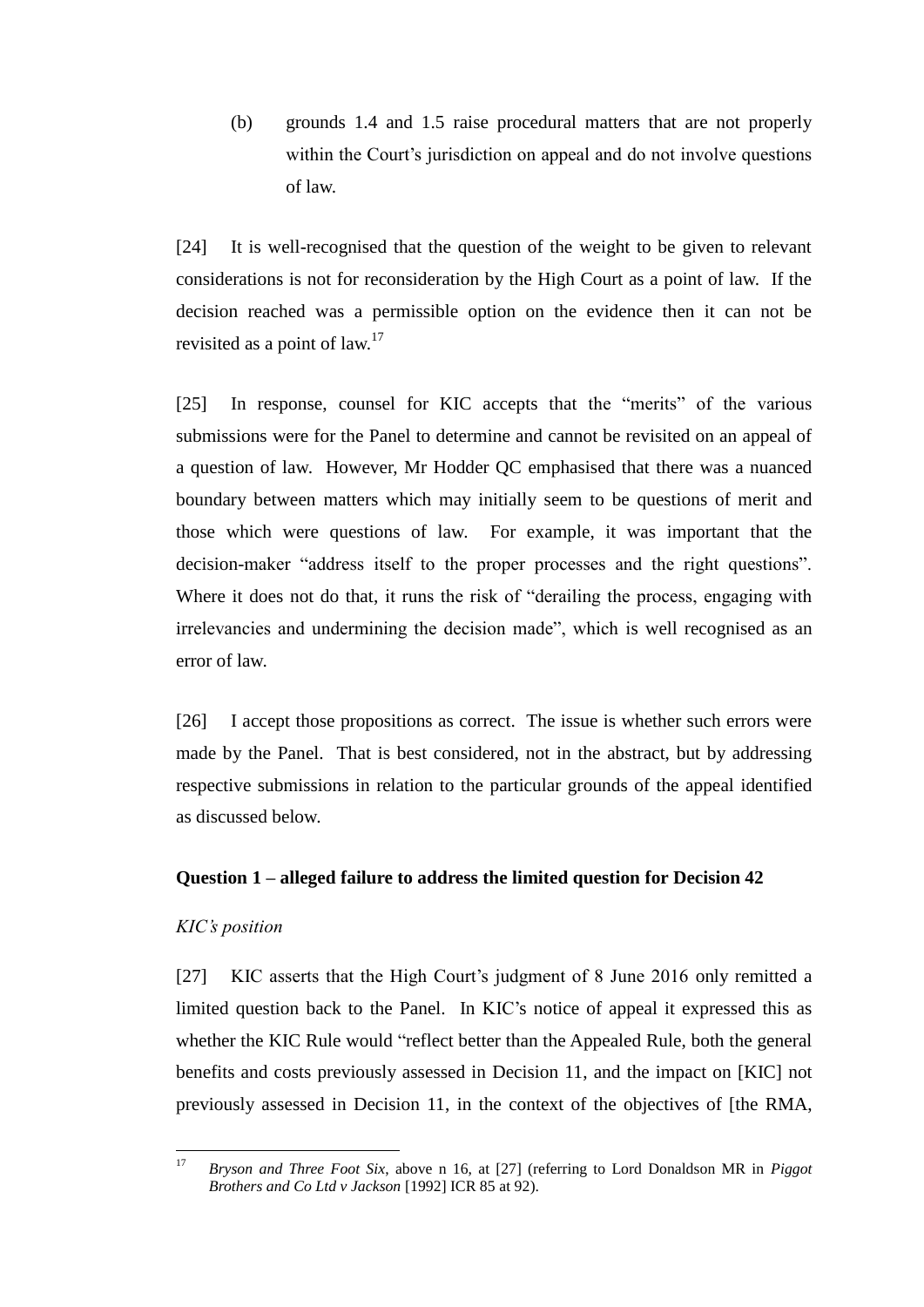CERA, the 2014 Order and Chapter 15 of the CRDP]". However, in submissions, it suggested the question was even more confined, being simply "Could a site-specific exception to the existing activity condition properly be made for KIC's land as per the KIC proposal?"

[28] KIC said that the Panel did not appreciate that, as a consequence of this Court's orders of 8 June 2016, it was required to make a decision that was limited to addressing KIC's interests in relation to its properties and the necessity of subjecting those to the existing activity condition of the appealed rule. KIC says the Panel transformed the limited question before it into a much wider and abstract question about "precedent risk" and "potential risk … for the CBD".

[29] KIC also says the Panel was wrong to embark on a consideration of "precedent risk" as in this case there was no material precedent risk because:

- (a) the activity is limited to the KIC land;
- (b) there is a maximum gross floor area  $(3600 \text{ m}^2)$ ;
- (c) there are separate limits on office activity (1200 m² GFA) and retail and/or commercial services (2600 m² GFA); and
- (d) retail activity is limited to the ground floor or a connected mezzanine.

[30] KIC's criticism of the Panel's decision on these issues is that the Panel did not confine itself to the limited issue of what extent (if any) the exception sought by KIC for its land would undermine the broad "centres-based" approach or framework. Instead, the Panel addressed a high level and abstract question about overall risks to the intensification and recovery of the Christchurch CBD. For example, KIC points to the key conclusion of the Panel at [94] of the Panel's decision, where the Panel says "… it would be imprudent to dismiss the potential for B and C grade space to assist CBD intensification and recovery, in the future, simply by reason of the present lack of competition from the CBD in the offer of such space". In KIC's submission, the Panel erroneously asked itself the same question as it did in Decision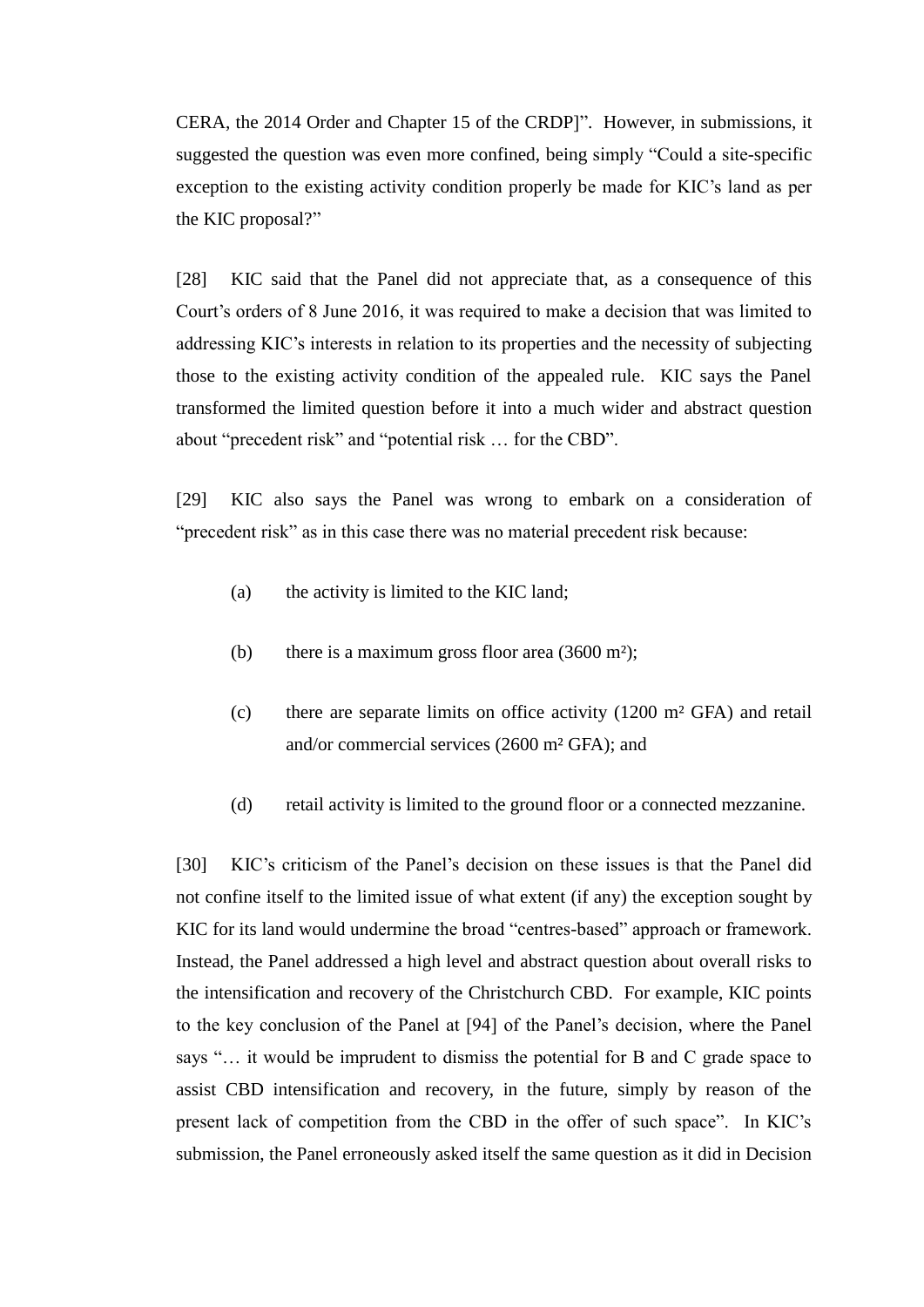11 and produced the same answer in Decision 42. Because it failed to address just the risk of the relevant site-specific KIC proposal, KIC says the Panel erred in law.

### *The Council's position*

[31] The Council, however, notes that even KIC acknowledges that the question has to be addressed in the wider context of the objectives of the identified legislation and Chapter 15 of the CRDP.<sup>18</sup> The Panel set out what it understood it was directed to consider and the Council says this was accepted by KIC at the hearing. None of that reveals an error in terms of the context for the Panel's assessment, nor is any error in that regard expressly identified in KIC's submissions.

[32] To the extent that KIC considers the Panel transformed the question into a wider one of precedent risk and potential risk of the CBD, KIC essentially has to say there was no material precedent risk and that is, in reality, a conclusion on the evidence and the merits of the case. The Council says it is clear the Panel did consider the evidence as to the costs and benefits of the different rules as they related to KIC's land. However, given the settled objectives and policies in the CRDP, precedent risk and potential risks to the CBD still had to be considered. Indeed the Council says that the "risk of ad hoc commercial development [outside the CBD] to the primacy of the central city was a permissible (and indeed central) consideration".

[33] Because a key issue for the Panel was whether the site-specific exception for KIC achieved the objectives of the CRDP, the Panel was correct to identify that its frame of reference must be broader than simply considering costs and benefits to KIC and should include an evaluation of risks in the broader sense. Indeed, consideration of risk is a mandatory consideration under s 32(1)(c) of the RMA. Importantly, the Council says, the risk that implementing KIC's proposal could encourage other site-specific exceptions was acknowledged and conceded by KIC's own planning expert.

<sup>18</sup> Noting that neither the RMA nor CERA have objectives and nor does the Order.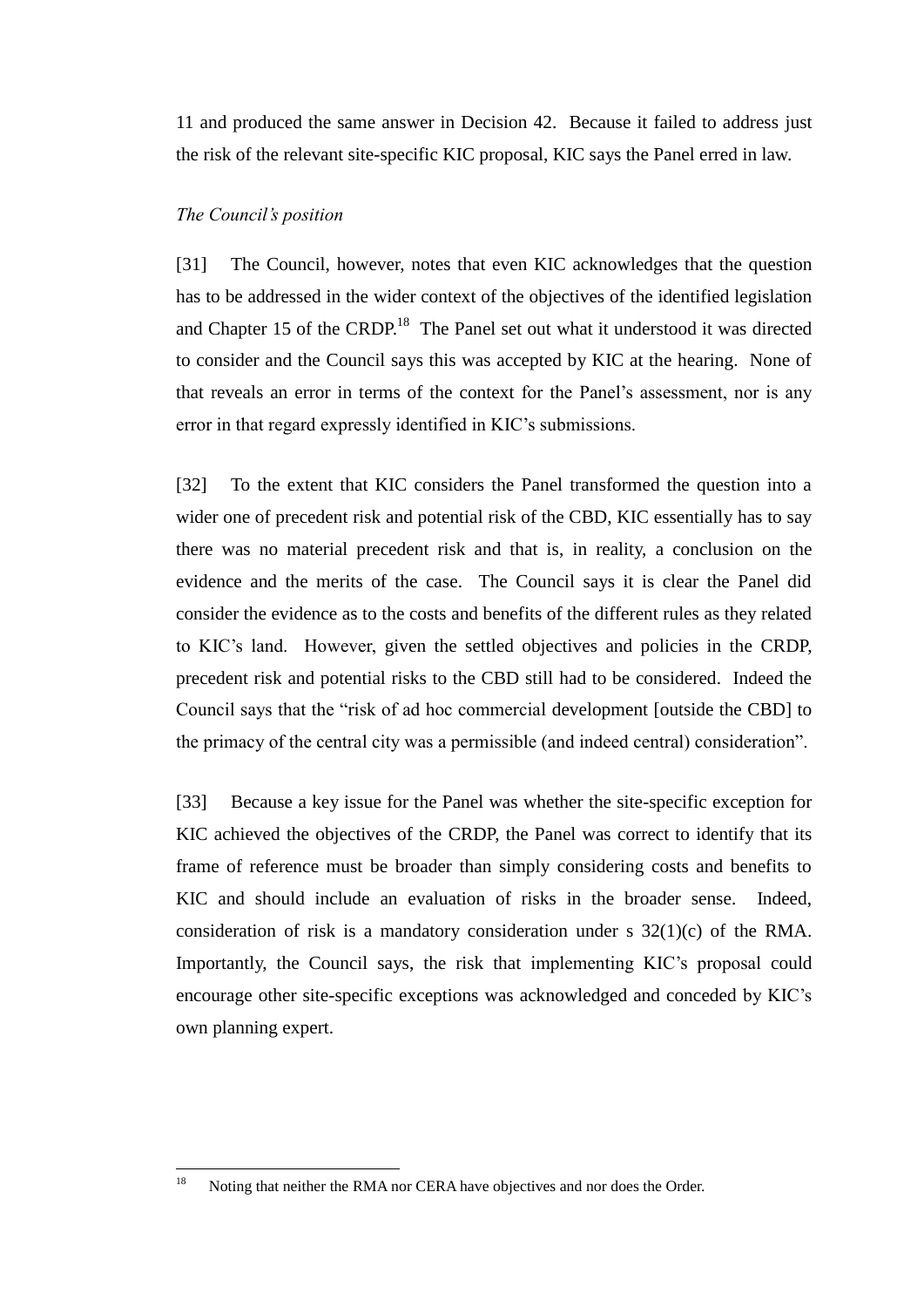#### *Discussion*

[34] I accept that if the Panel misdirected itself as to the issue to be addressed at the resumed hearing, that would constitute an error of law. However, I do not accept that the effect of the High Court's decision was to confine the issues the Panel could consider in the way contended for by KIC. The High Court's decision necessarily recorded the agreed position reached by the parties, which was to allow a rehearing where KIC had a proper opportunity to "comment on how the Panel's decision affects its interests in relation to KIC's properties". However, that did not alter the statutory context in which the Panel was required to evaluate that further evidence. Indeed, the High Court decision made express reference to the fact that the further evaluation "must examine the benefits and costs anticipated from implementing the changes, along with the other matters referred to in s 32(1) to (4) of the RMA".<sup>19</sup> The Panel, too, expressly rejected KIC's submission that it was limited to considering the interests of KIC, in the further hearing on the Appealed Rule.<sup>20</sup>

[35] The question for the Panel was not, as KIC's submissions suggest, whether the exception sought by KIC would "undermine" the broad centres-based approach or framework of the CRDP, but whether the rule was the most appropriate way to achieve such objectives and policies. $21$  The Panel correctly identified that it had to consider the proposed zone rules for KIC's property in the broader statutory context, not just in light of costs and benefits to KIC.

[36] To the extent that the Panel then went on and evaluated the evidence and found that a site-specific exception as proposed by KIC would not better achieve the objectives and policies of the CRDP than the Appealed Rule, that was a decision for it, as a specialist tribunal, to determine.

[37] Accordingly, I do not accept that the Panel erred by addressing the wrong question in Decision 42.

<sup>19</sup>  $19$  At [15].

 $\frac{20}{21}$  Decision 42, at [21].

Resource Management Act 1991, s  $32(1)$  and s  $76(1)(b)$ .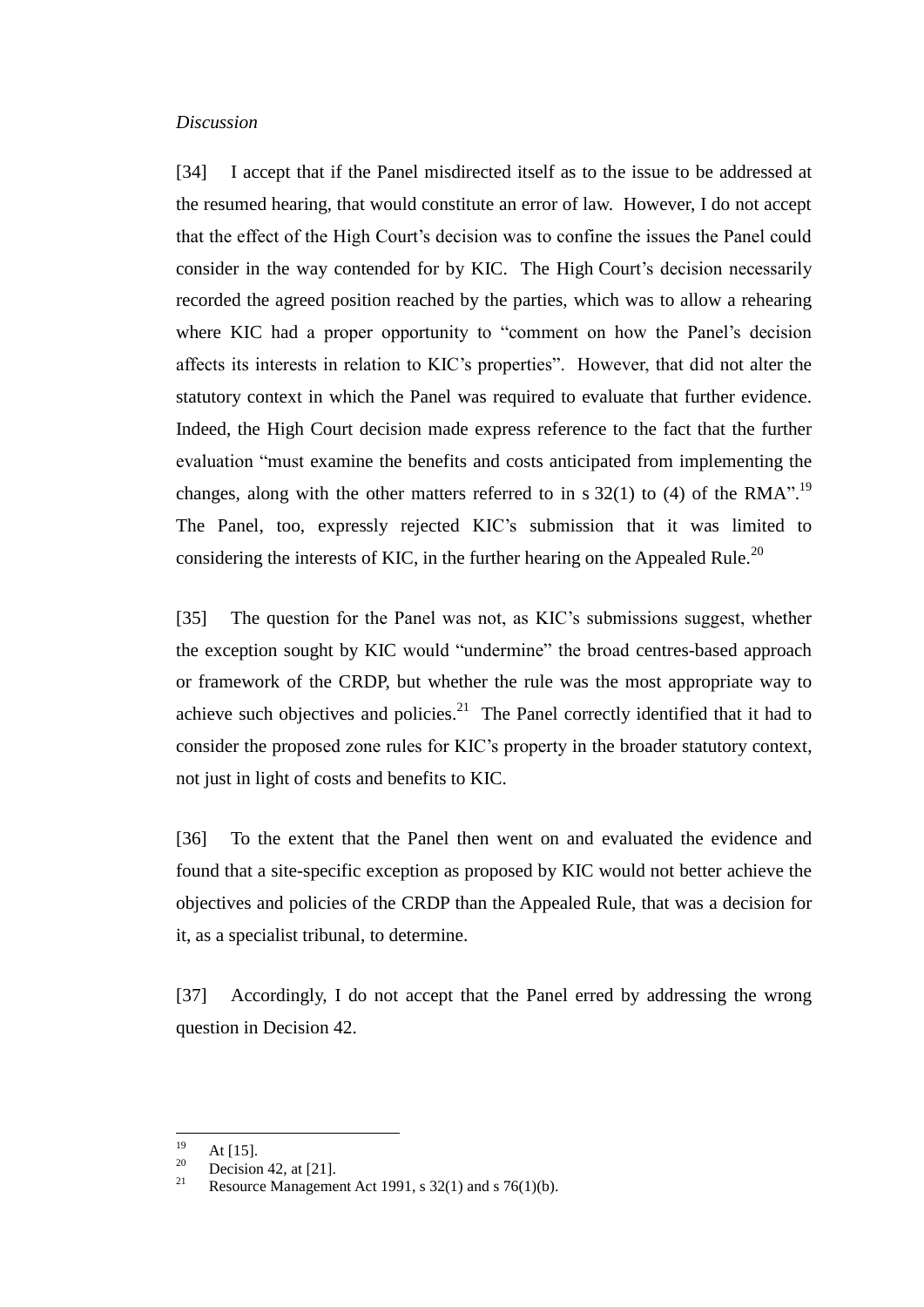### **Question 2 – flexibility of Centres-based approach**

### *KIC's position*

[38] The next issue raised by the appellant is whether the Panel erred in Decision 42 by misinterpreting the scope for flexibility available to it. KIC makes the obvious point that the RMA creates a framework which permits flexibility in specific decision-making exercises. The purpose of the RMA, as articulated in s 5, involves weighing up and reconciling competing considerations and this necessarily involves "nuance and flexibility".

[39] Furthermore, the 2014 Order required the Panel to have regard to the "principle of supporting Key Activity Centres and the Central City", which KIC says imported flexibility as the term "principle" is less prescriptive than terms such as "requirement" or "imperative". Similarly, KIC says the CRDP's Chapter 15 objectives feature the language of flexibility. These objectives include:

- (a) creating a framework that supports commercial centres;  $2^2$
- (b) focusing commercial activity within a network of centres;  $2<sup>3</sup>$
- (c) giving primacy to the Central City and Key Activity Centres;  $^{24}$
- (d) recognising existing commercial activities, but avoiding the development or expansion of office parks and/or mixed use areas.<sup>25</sup>

[40] In any event, no matter how firmly stated the objectives are, that is not the end of the analysis. The Panel still needed to re-analyse the proposal under s 32AA and recognise and account for the variable means of achieving the objectives.

[41] In KIC's view, the Panel placed too much emphasis on its view that the CRDP was "deliberately firm in its approach to where commercial activity is to be

 $22$  $\frac{22}{23}$  Objective 15.1.1(a).

<sup>&</sup>lt;sup>23</sup> Objective 15.1.2(a).

<sup>&</sup>lt;sup>24</sup> Objective 15.1.2(a)(iv).<br><sup>25</sup> Objective 15.1.2.e.

Objective 15.1.3.a.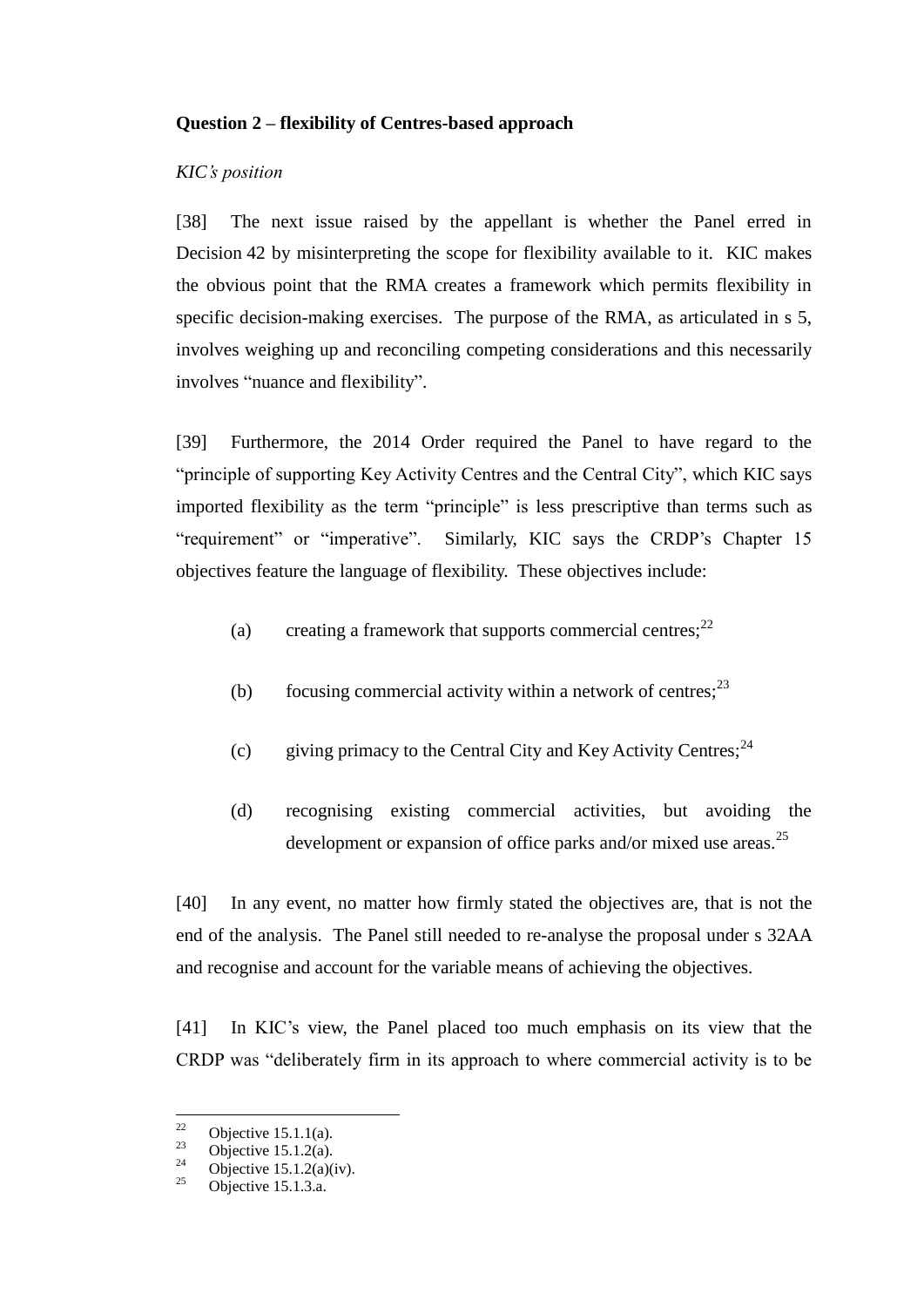encouraged"<sup>26</sup> and assumed that the proper place for flexibility was provided by the discretionary activity rule for the CMU zone, which would require KIC to seek a resource consent to depart from that rule. As a consequence, and as reflected in the tenor and result of Decision 42, the Panel erroneously misconstrued and constrained the discretion lawfully available to it to accommodate the KIC proposal in the CRDP. Thus the Panel failed to consider it properly.

#### *Council position*

[42] The Council considers that this ground of appeal raises issues of weight and merit, rather than a question of law. The only question of law that might arise here is whether the Panel's interpretation of the CRDP's provisions was one that was reasonably open to it. The weighting that is given to all relevant matters, that is, to the purpose of the RMA, the superior planning documents such as the CRPS, the objectives of the CRDP and the policies and methods of the CRDP are then for the decision-maker to address.

[43] In any event, KIC does not correctly state the position when it says "objectives and policies connote high level and broad statements which necessarily involve some degree of flexibility". The Court of Appeal and Supreme Court have held that a policy is a "course of action" and the content of a policy may be either flexible or inflexible, broad or narrow.<sup>27</sup> Here the relevant CRDP provisions adopt a firm and explicit framework regarding a centres-based approach and what mattered was whether it was a "permissible option" for the Panel in this case to consider that the objectives were "deliberately firm" in directing where commercial activity should be encouraged.<sup>28</sup> It would only be an error of law if the decision-maker's construction of the relevant objectives was one that was "simply not available" to the decision-maker.

<sup>26</sup>  $\frac{26}{27}$  Decision 42, at [116].

<sup>27</sup> *Auckland RC v North Shore CC* [1995] 3 NZLR 18; [1995] NZRMA 424 (CA) and *Environmental Defence Society Inc v New Zealand King Salmon Company Ltd* [2014] NZSC 38; [2014] 1 NZLR 593.

<sup>&</sup>lt;sup>28</sup> See *Vodafone NZ Ltd v Telecom NZ Ltd*, above n 16 at [27] where Blanchard J referred to Lord Donaldson MR's point in *Piggot Brothers and Co Ltd v Jackson*, above n 17, that "what matters is whether the decision under appeal was a permissible option".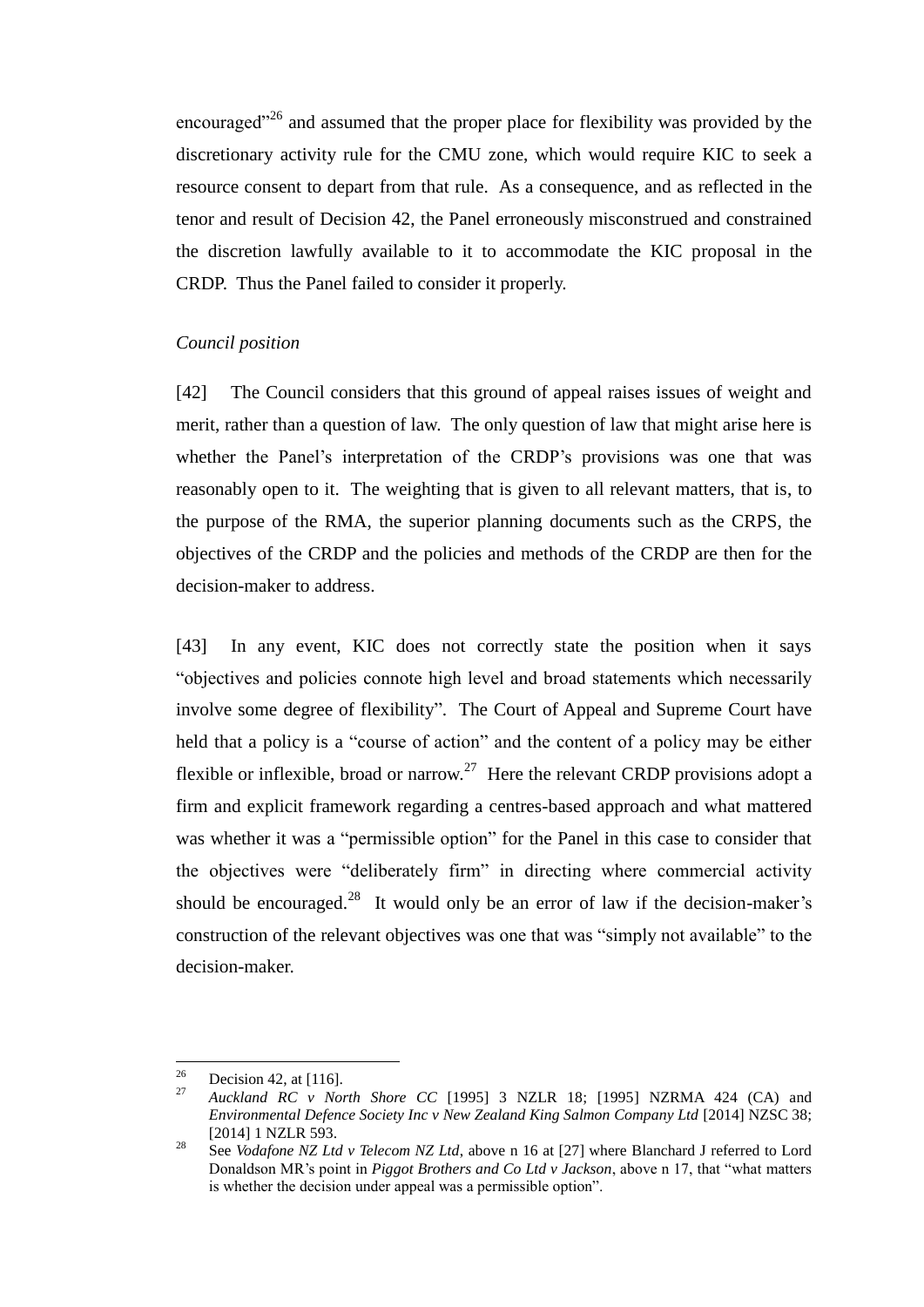[44] In the present case, it was clearly open to the Panel to hold the objectives of the CRDP were "deliberately firm" and to place great weight on them because:

- (a) the Panel was the author of the relevant objectives and it would be difficult to conclude that the Panel's interpretation of them was "simply not available to it"; and
- (b) KIC itself says that the Panel's interpretation of the relevant objectives "may be valid to a limited degree".

#### *Discussion*

[45] On this issue, I must be satisfied that the Panel misunderstood the extent to which the relevant objectives of Chapter 15 of the CRDP constrained the Panel's decision, before I can hold there has been an error of law. If the Panel has understood the objectives and applied them in a way that is available to it when making the decision on the Appealed Rule, then it will not have erred in law.

[46] I consider that the Panel accurately identified the issue for the hearing, which was to determine "the most appropriate permitted activity regime for retail, commercial services and office activities on the sites for inclusion in Rule  $15.7.2.1$ ".<sup>29</sup>

[47] The Panel also clearly appreciated it had flexibility as to how to achieve the relevant objectives of the CRDP. Indeed, the Panel held that "the proper range of options we should consider [are] broader than simply between the Appealed Rule and the KI Revised Rule. That is, s 32AA directs that we identify and examine 'other reasonably practical options for achieving the objectives'".<sup>30</sup> The Panel then went on to consider whether any other variation of the rule would be more appropriate than the Appealed Rule. $31$  This observation contradicts KIC's submission that the Panel misunderstood the scope for flexibility available to it.

29  $\frac{29}{30}$  At [24].

 $\frac{30}{31}$  At [27].

At [161].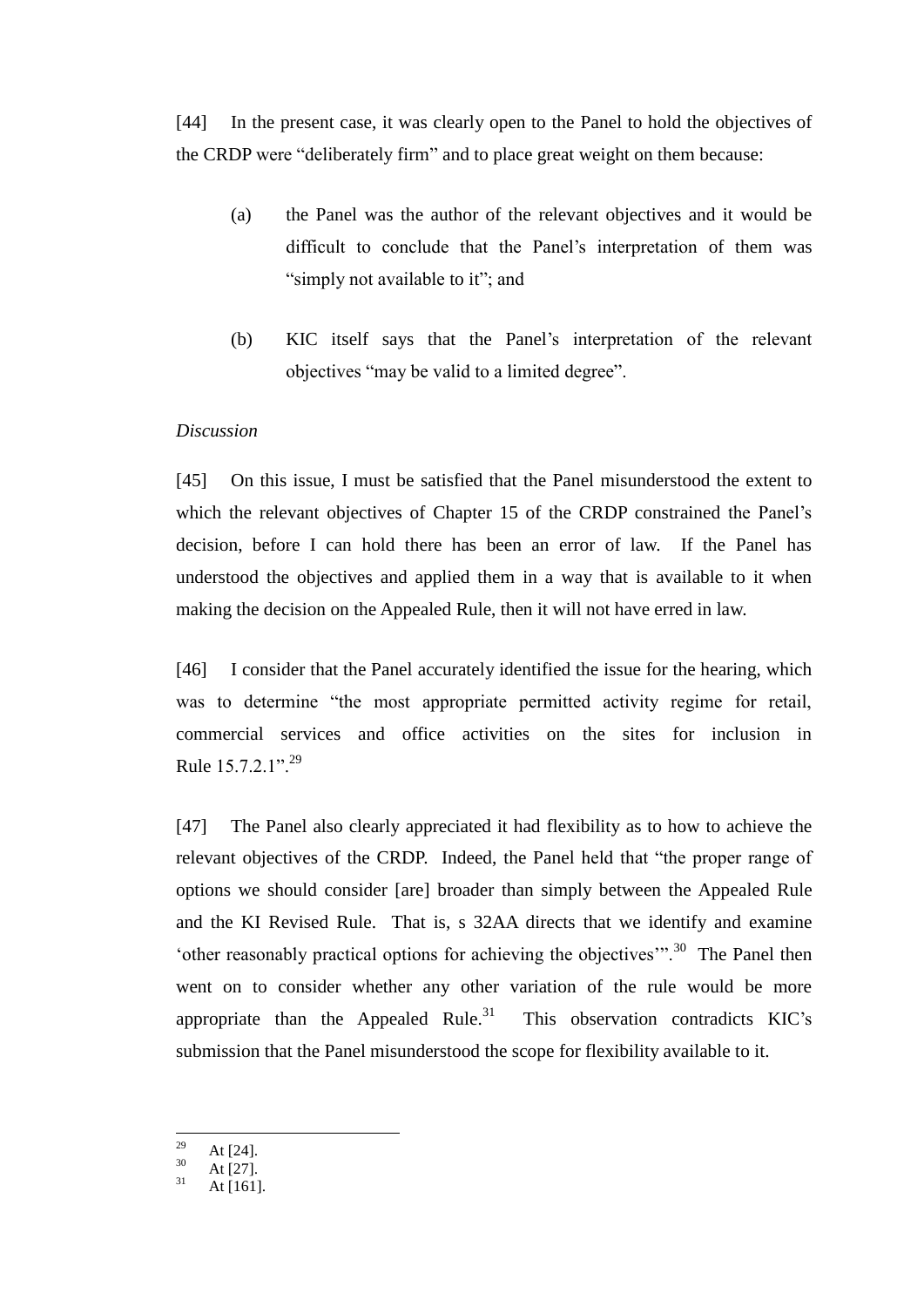[48] Furthermore, the Panel accepted KIC's submission that "flexibility is inherently driven from the purpose of the  $RMA$ ".<sup>32</sup> However, it held in this case that although the language of s 5 is "intentionally flexible in allowing for the proper weighting of matters in context" does not mean that "the plain wording of the objectives must be read with a gloss to accord them a flexibility that provides for the extent of usage sought by [KIC]".<sup>33</sup>

[49] It is clear to me that the Panel's decision to retain the Appealed Rule and reject the KIC Rule, was driven by the Panel's interpretation of the objectives, including the proper meaning of the term "existing" in Objective 15.1.3. It did not misunderstand the degree of flexibility available to it. Furthermore, the Panel expressly acknowledged that it did not read the objectives as "foreclosing" the CMU zone being used for commercial activities beyond those permitted. This was why the Panel decided that affording discretionary activity status to new commercial activity, rather than permitted activity status, was the appropriate method for implementing the objectives, as this provided some flexibility for new development where it could show it was consistent with the RMA.

[50] In summary, I consider the Panel members clearly, and repeatedly, turned their minds to all relevant matters, including the overriding purpose of the RMA. They also expressly acknowledged and understood they had flexibility as to how to respond to the competing considerations, and concluded the objectives of the CRDP were better achieved by retaining the Appealed Rule and deferring any departure from that to consideration in the resource consent process. That conclusion was not reached because of a misunderstanding as to the degree of flexibility available to it.

[51] The second alleged error of law is therefore not established.

 $32$  $\frac{32}{33}$  At [107].

At [108].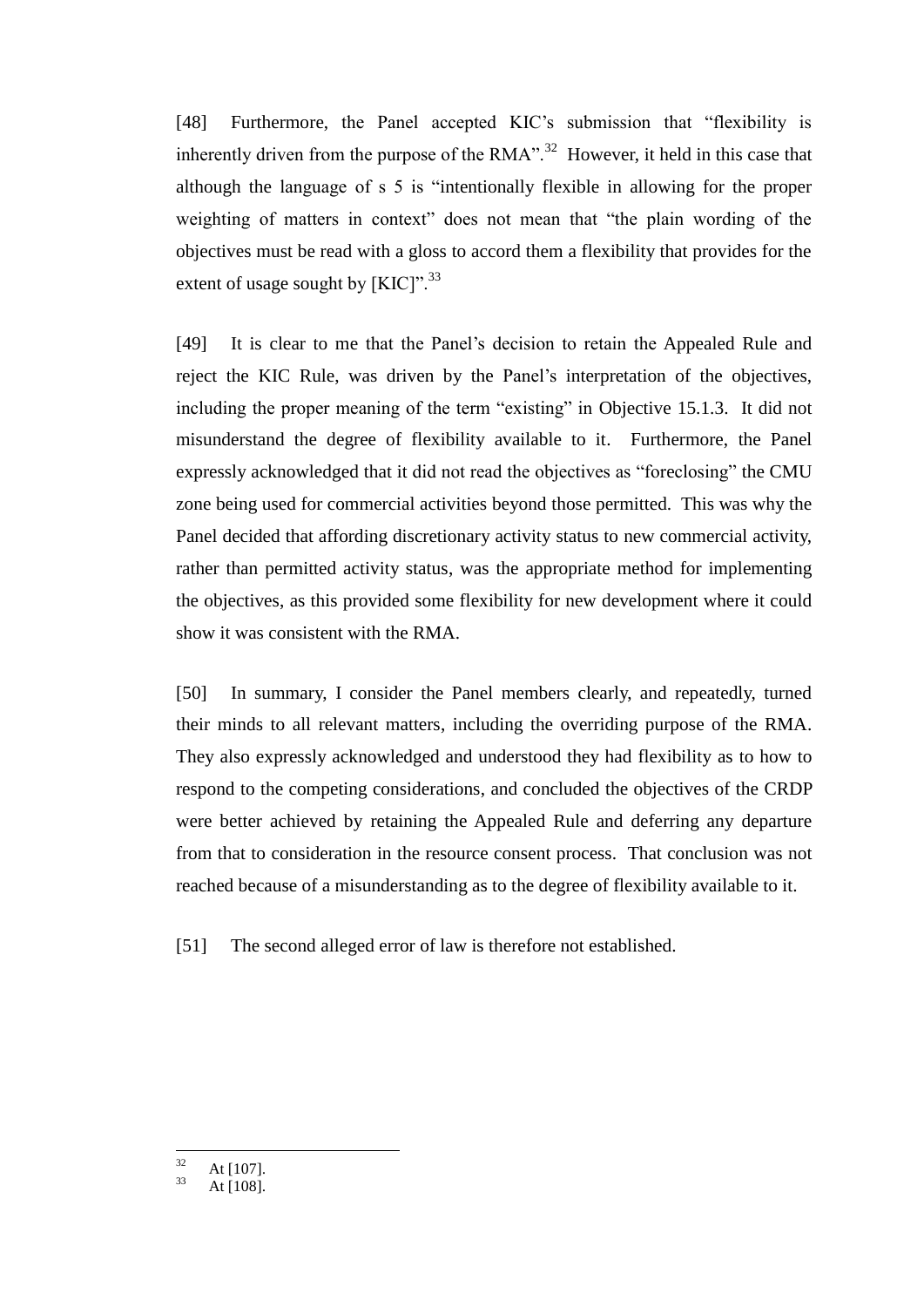### **Question 3 – site-specific KIC proposal**

### *KIC's position*

[52] As KIC acknowledges, there is an evident overlap between question 1 and this third question of law. In question 1, KIC contended that the Panel asked itself the wrong question because it erroneously reverted to the entire topic of precedent, including the risk that other parties might seek similar development opportunities on other sites at Addington or elsewhere in the CMU zone, without recognising that this was a site-specific proposal.

[53] In this ground of appeal, KIC again asserts that the Panel erred because it failed to recognise this was a site-specific appeal and introduced at a time when the balance of the CRDP provisions were largely settled, so it was unlikely to prompt similar site-specific applications. This was reinforced by the fact that the 2014 Order greatly constrains the ability to request a change to the CRDP and ensures that the Panel itself has oversight of that process, including deciding whether or not to accept the request.<sup>34</sup> Because the 2014 Order is to remain in force until 30 June 2021,<sup>35</sup> KIC submits there is an effective moratorium on material change requests until that date because they must be referred to the Panel and be accepted by it in order to proceed.

[54] KIC again points to the significant constraints which define the KIC proposal, saying it is "self-evident" that this area of Addington would not be transformed in some unprecedented way by what KIC proposes. Because KIC's position is fact specific, and reflects its need to rebuild post earthquake, this distinguishes its proposal from others, removing or reducing precedent risk. Indeed, KIC says, allowing it would facilitate the "very recovery that is the broad objective of the CERA and the 2014 Order".

### *The Council's position*

[55] The Council's response is that this ground of appeal raises issues of weight and merit rather than a question of law, and much of the Council's response to this

 $34$  $^{34}$  Clause 21(1).

Clause  $2(a)$ .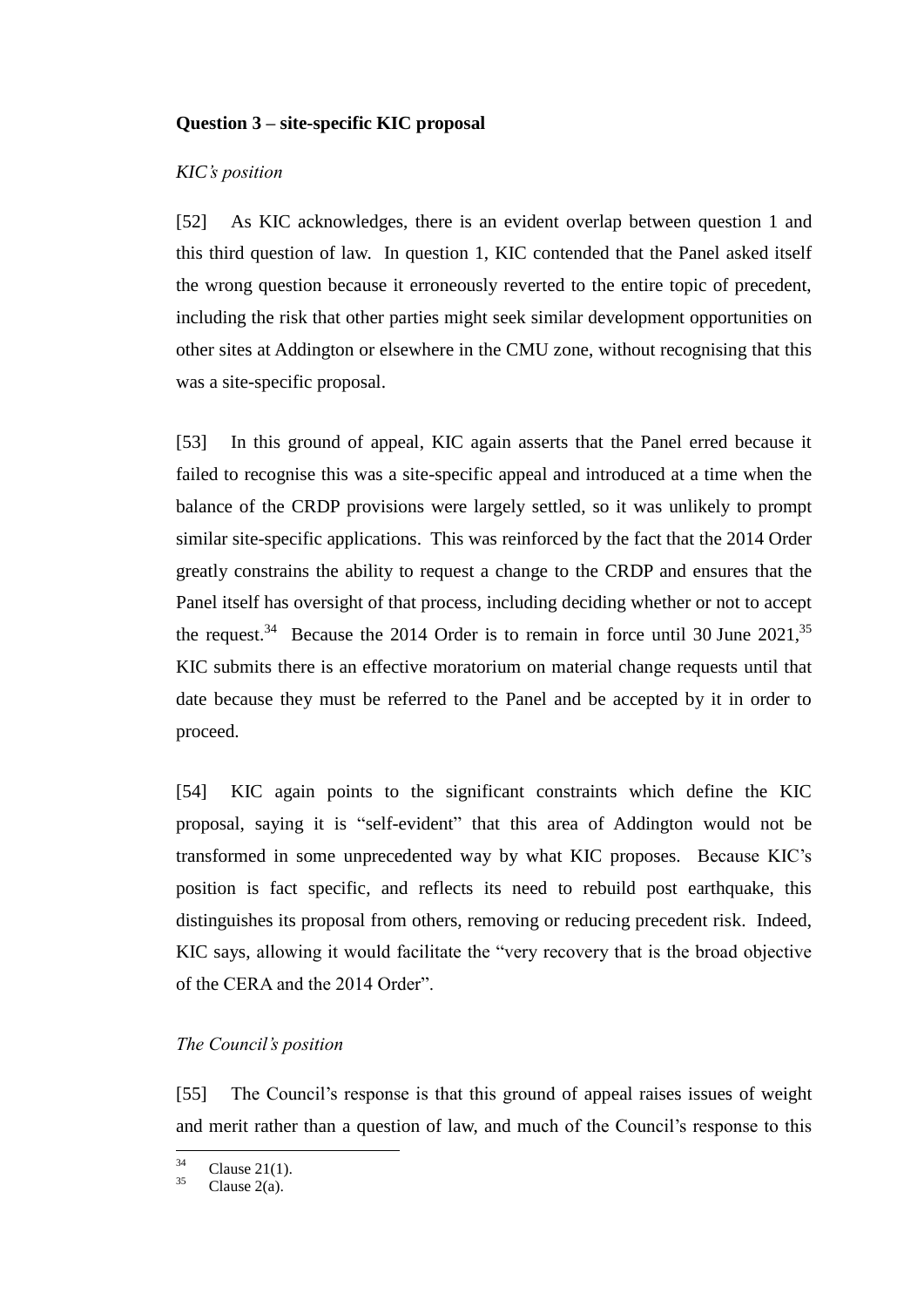has already been outlined in its response to questions 1 and 2. The issue of whether there was a risk of precedent effect, and the weight to be accorded to it, was squarely a matter for the Panel rather than this Court. In any event, as already noted, KIC's own witness accepted and acknowledged a risk of a precedent effect.

[56] Whether or not the Panel had a degree of control over any future plan change request by virtue of the 2014 Order, this did not detract from the Panel's own assessment, and the concession from KIC's own expert, that there was a risk that others would then also be emboldened to package up a "unique" and site-specific proposal, that would seek an exception from, or was otherwise inconsistent with, the CRDP's objective and policy framework for commercial activity. The Council also disputes KIC's submission that the 2014 Order effectively imposes a moratorium on material plan change requests and says it was appropriate for the Panel to assess precedent risk as a material risk.

### *Discussion*

[57] There can be no doubt the Panel understood the site-specific nature of the relief KIC sought. What is really disputed is whether the Panel was correct to conclude that it gave rise to a precedent risk, or a risk to the recovery of the CBD which was inconsistent with the objectives and policies of the CRDP. If there was an evidential basis on which the Panel could reasonably draw this conclusion, it would not have fallen into error.

[58] In this regard the Panel members fully and carefully evaluated the key evidence from KIC's witness, Mr Thomspon, and from Council's witnesses, Messrs Osborne and Stevenson. They accepted Mr Osborne's evidence that "allowing for 3,600 m² of additional retail, commercial services and/or office activities as permitted activities on these sites presents a material, albeit unquantified risk to the CBD's recovery and for the success of the CRDP's centres-based approach.<sup>36</sup> The Panel also acknowledged the concessions made by KIC's expert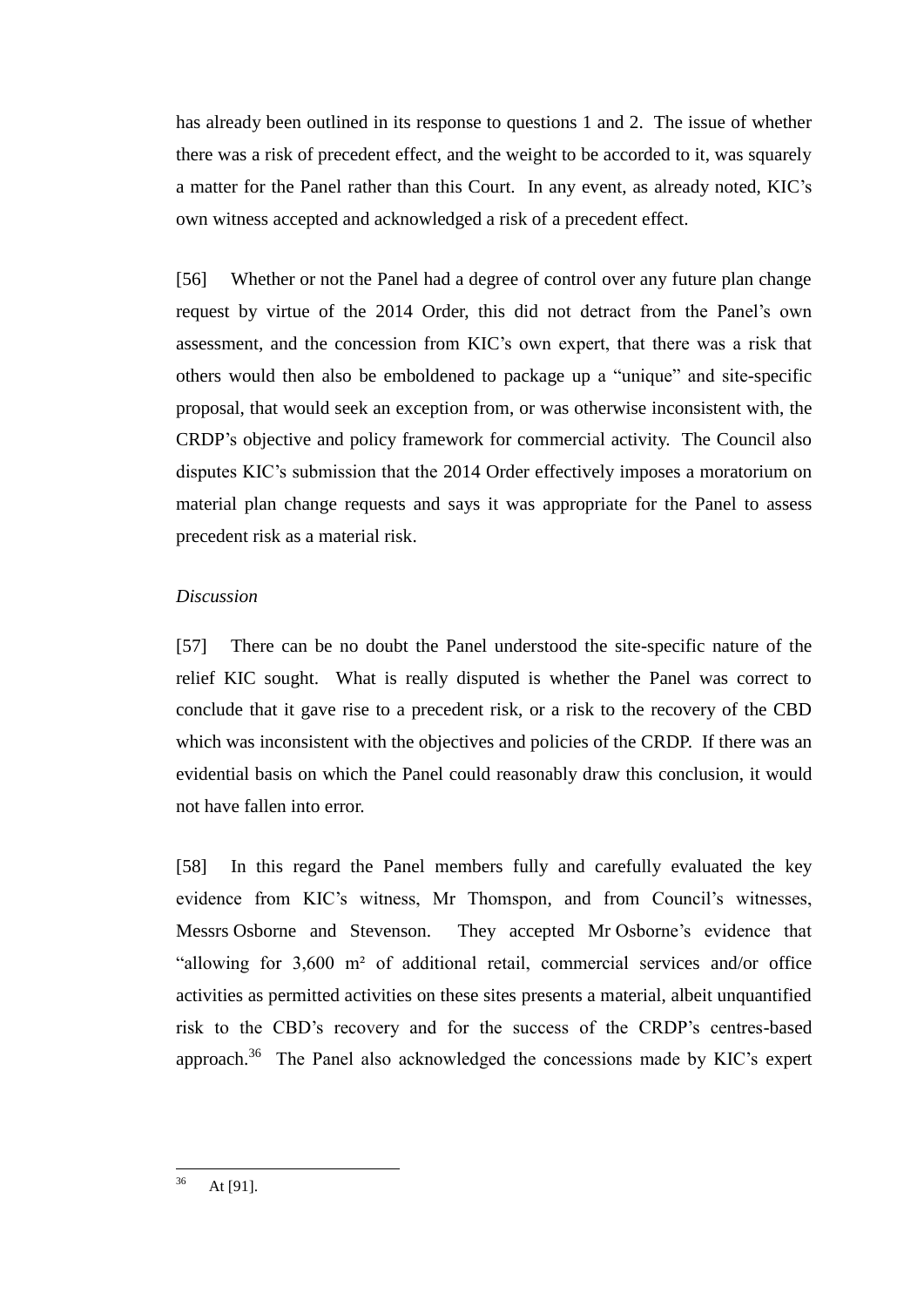witness on the risk of the KIC rule being used as a platform for other people asking for the same.<sup>37</sup>

[59] The Panel's conclusions on the risks of allowing a site-specific exception can not, therefore, be said to be without evidential support or unreasonable. Beyond that, the issue is not a question of law, but one for the Panel's informed judgment.

[60] I therefore reject the assertion that the Panel erred by misinterpreting the nature of the proposed KIC rule and the fact that it was site-specific and therefore involved no real risk of precedent effect.

# **Questions 4 and 5 – breaches of natural justice**

[61] It is convenient to consider questions 4 and 5 together because both involve allegations of breaches of natural justice in the process of the further hearing which led to Decision 11.

[62] These allegations arise in the context of what KIC asserts was an agreement on the position the Council would adopt at the rehearing, and which it says the Council then reneged on by producing further evidence which did not support the relief sought by KIC. KIC asserts the Panel was in error in permitting the Council's evidence to be adduced, and was also in error by failing to permit an adjournment to allow KIC further time to respond to this evidence.

[63] KIC asserts the agreement reached between it and the Council was not simply to allow KIC's appeal, but also included "the Council's acquiescence to the relief sought" at the rehearing. Specifically, KIC says that the Council advised KIC that its position before the Panel upon rehearing would be that:

- (a) the Council did not oppose the relief sought by KIC;
- (b) the Council would abide the decision of the Panel as to whether the Panel was satisfied that the relief sought was justified in terms of the relevant statutory tests and when considered against the objectives and

 $37$ At [124].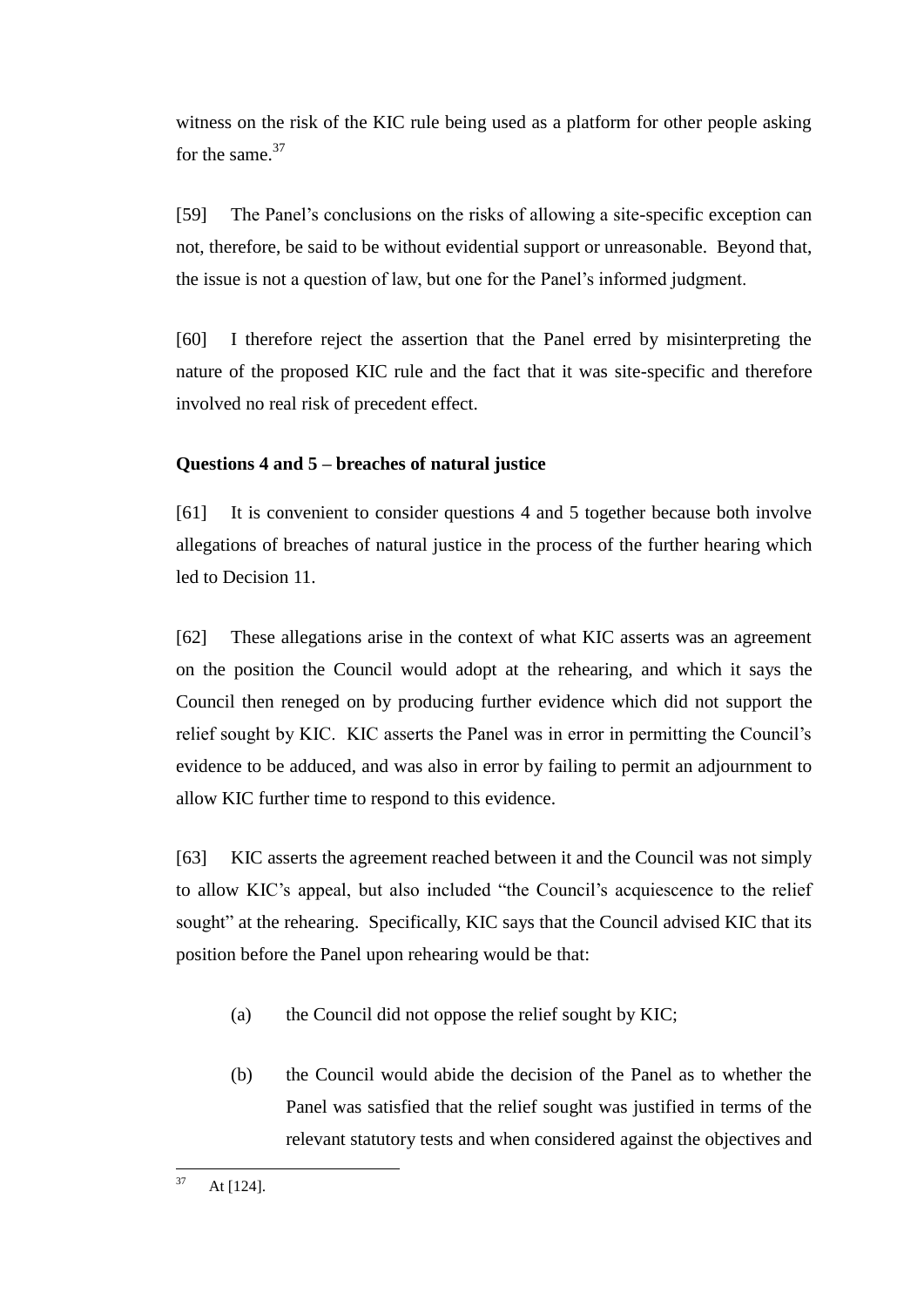policies of higher order planning documents, the strategic directions chapter, and the objectives and policies of Chapter 15; and

(c) the Council would continue to rely on its evidence and submissions presented to the Panel during the course of the hearing which preceded Decision 11.

[64] However, on 8 July 2016, an email sent on behalf of the Panel's chair requested that the Council confirm that the relief sought by KIC accorded with the RMA. The Council responded by way of memorandum dated 27 July 2016 saying that it was "not in a position based on the relevant evidence it called during the course of the hearing to make an unreserved confirmation that the relief sought by [KIC] accords with the purpose of the RMA". It did note, however, that the relief sought by KIC was "narrower in geographical extent" and therefore it could be inferred "that the level of risk to the central city is consequently lower" than identified in the first hearing. KIC said this was not expected as it considered it inherent in both the Council's pre–Decision 11 position and its subsequent agreement, that it accepted that the relief sought by KIC was consistent with the RMA.

[65] However, on 3 August 2016, the Council went further, filing a memorandum which noted that "the Council sought a view on the relief from the expert witnesses" and those witnesses did "not consider the relief sought by [KIC] is appropriate". As a consequence, the Panel issued a minute dated 4 August 2016, stating that the Council's inability to certify RMA compliance meant that a hearing was required and a timetable was promulgated which included the following direction:

[The Council] is to file additional evidence of Messrs Stevenson and Osborne, and any other witnesses they intend to rely on...

[66] KIC says this was "an opportunity, but not a command, to file any evidence to be relied on to support a party's case". It says because the Council had "already committed itself to be a non-participant", KIC understood it was not intending to "rely on any evidence" and its prompt filing of evidence from its experts was "both unnecessary and in contradiction of the settlement agreement".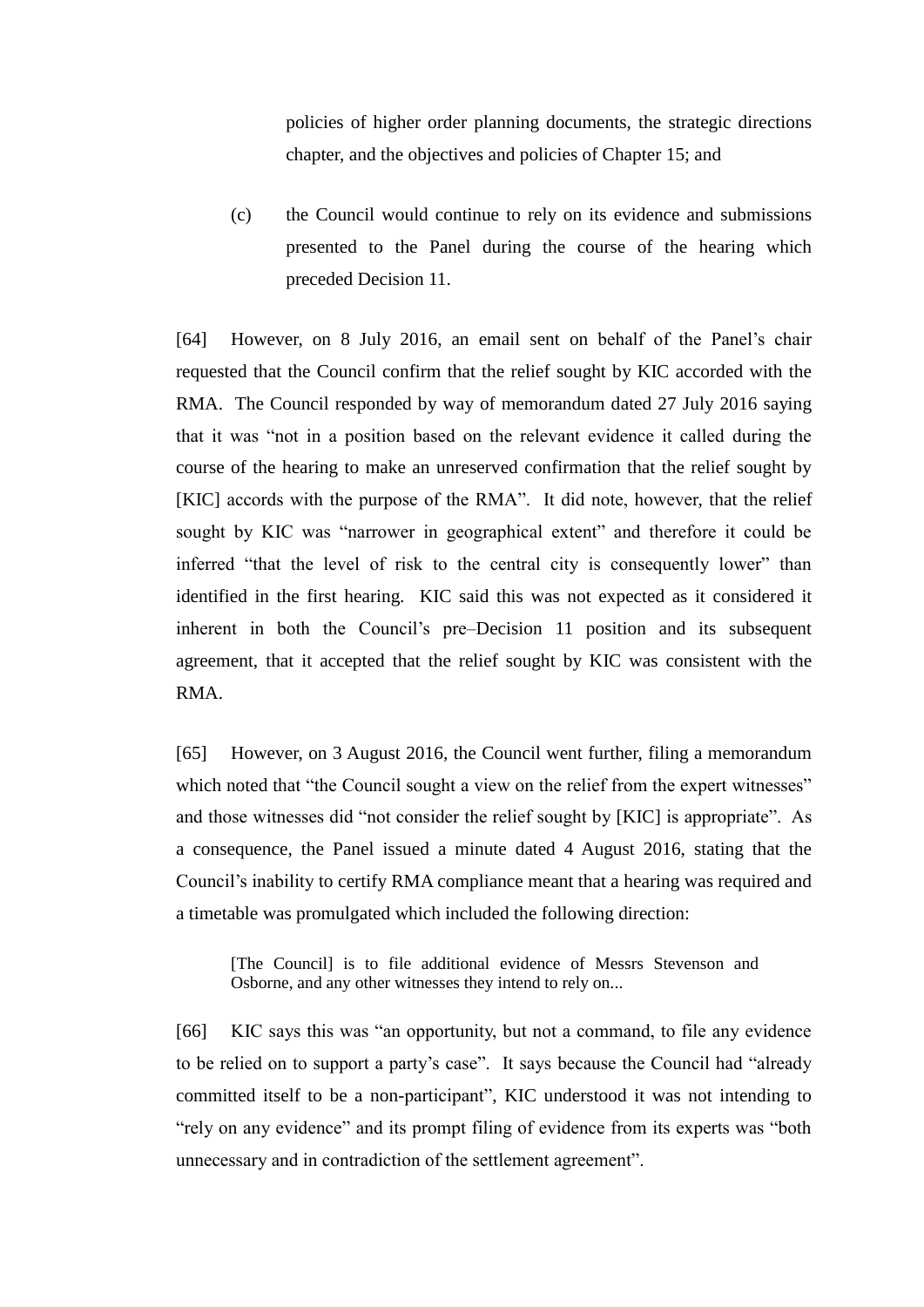[67] When this further evidence was received, KIC filed a memorandum setting out its concerns to the Panel. KIC said:

- (a) the specific relief it sought had been put to Council in the context of resolving the first High Court appeal and the Council had assured KIC that it would not oppose the relief sought;
- (b) KIC had relied on this assurance accepting the settlement and returning to the Panel for rehearing;
- (c) the first indication KIC had that the Council would not support the relief it sought was by memorandum dated 4 August 2016;
- (d) the evidence filed for the Council was directly contrary to the agreed settlement between the parties and directly contradictory to the Council's previous position that it would not oppose the relief; and
- (e) the Council's evidence went further than simply opposing KIC's specific relief but opposed any new office or retail activity outside existing centres.

[68] In response, KIC requested that the Panel issue directions requiring the Council to withdraw the evidence it had filed and for the Panel to make its decision based on the evidence filed by KIC. In the alternative, KIC requested further time to formulate its rebuttal evidence, including enabling KIC to instruct suitable experts to respond to the new matters raised by the Council's evidence.

[69] The Panel declined KIC's request to direct the withdrawal of the Council's evidence and only permitted KIC a short extension of time in which to respond to Council's position.

- [70] The two alleged errors of law arising out of this sequence of events are:
	- (a) the Panel erred in permitting the Council to adduce evidence in contravention of the settlement agreement; and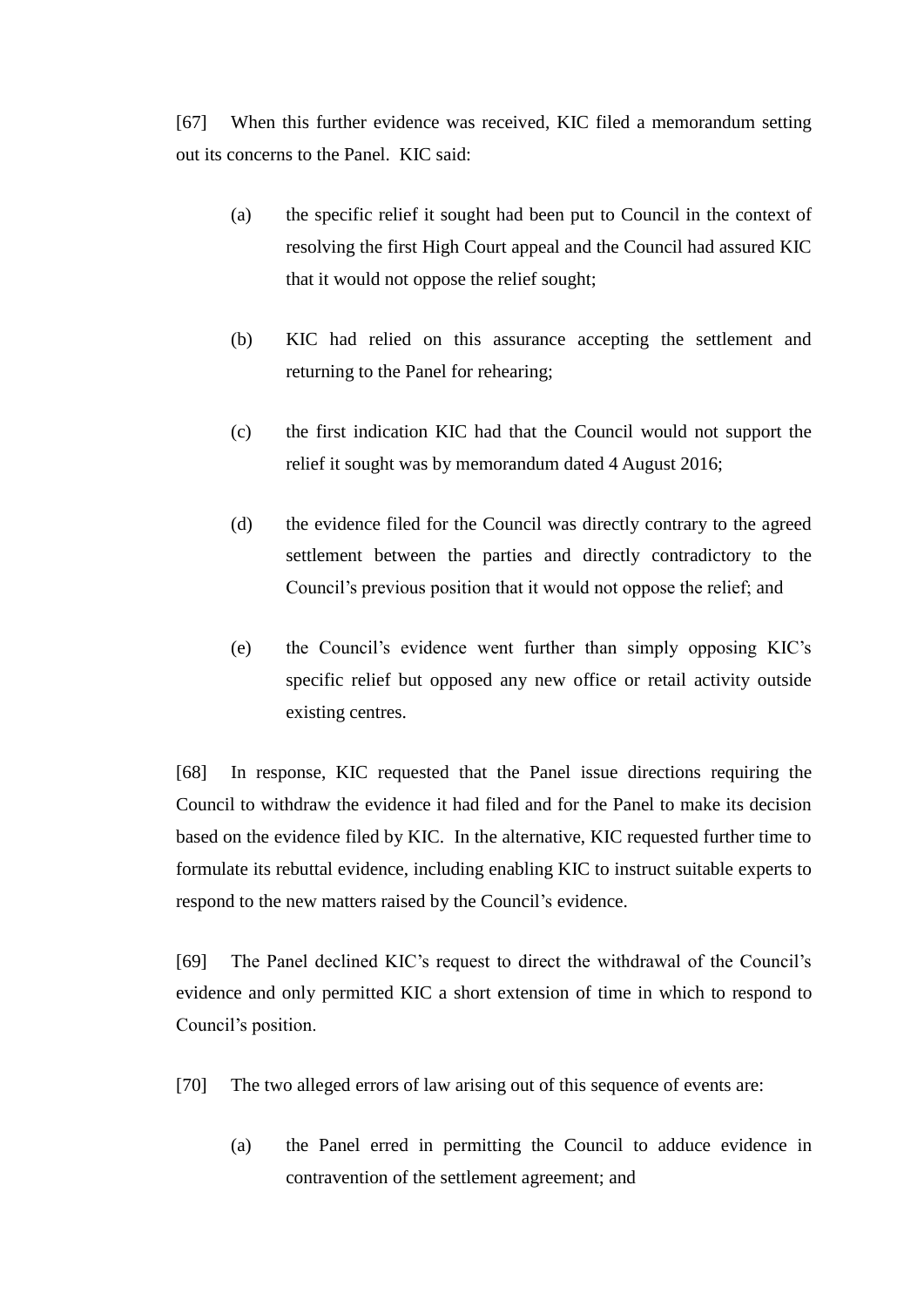(b) the Panel erred in law by failing to allow KIC more time to prepare rebuttal evidence.

### *KIC's position*

[71] On the first question, KIC says the decision to permit the evidence amounted to permission to "breach the settlement agreement" and therefore was tantamount to the Panel permitting "an abuse of its processes". As a consequence, KIC did not face a rehearing of the nature it legitimately expected, but rather one in which the Council's witnesses provided evidence in opposition and which the Panel relied on in Decision 42.

[72] The decision not to allow KIC the requested additional time to brief further witnesses and respond to the Council's evidence was, in KIC's submission, to deny it the natural justice to which it was entitled. The Panel recorded that it had expected technical and/or sophisticated modelling evidence and economic projections from KIC, even though KIC had not been expecting such evidence was required given the position it thought it had reached with the Council. Furthermore, the position advanced in Council's evidence was substantively different from that presented at the Decision 11 hearing and went outside of the scope of merely opposing KIC's specific relief, but opposing matters on a broader basis to which KIC was unequipped to respond.

[73] In short, KIC alleges a breach of its right to natural justice in denying it a reasonable opportunity to respond to the Council's new case against it and that was a material error of law.<sup>38</sup>

### *Council position*

[74] The Council responds to this submission in a number of ways. First, it says it does not consider itself to have acted in contravention of any settlement agreement with KIC. The Council never acquiesced to the substance or merits of the relief and its position always was that it would be for KIC to convince the Panel of its merits and that it was justified in terms of the statutory tests and settled objectives of the

38 <sup>38</sup> *Ancare v Wyeth (NZ) Ltd*, above n 16, at [46]-[48].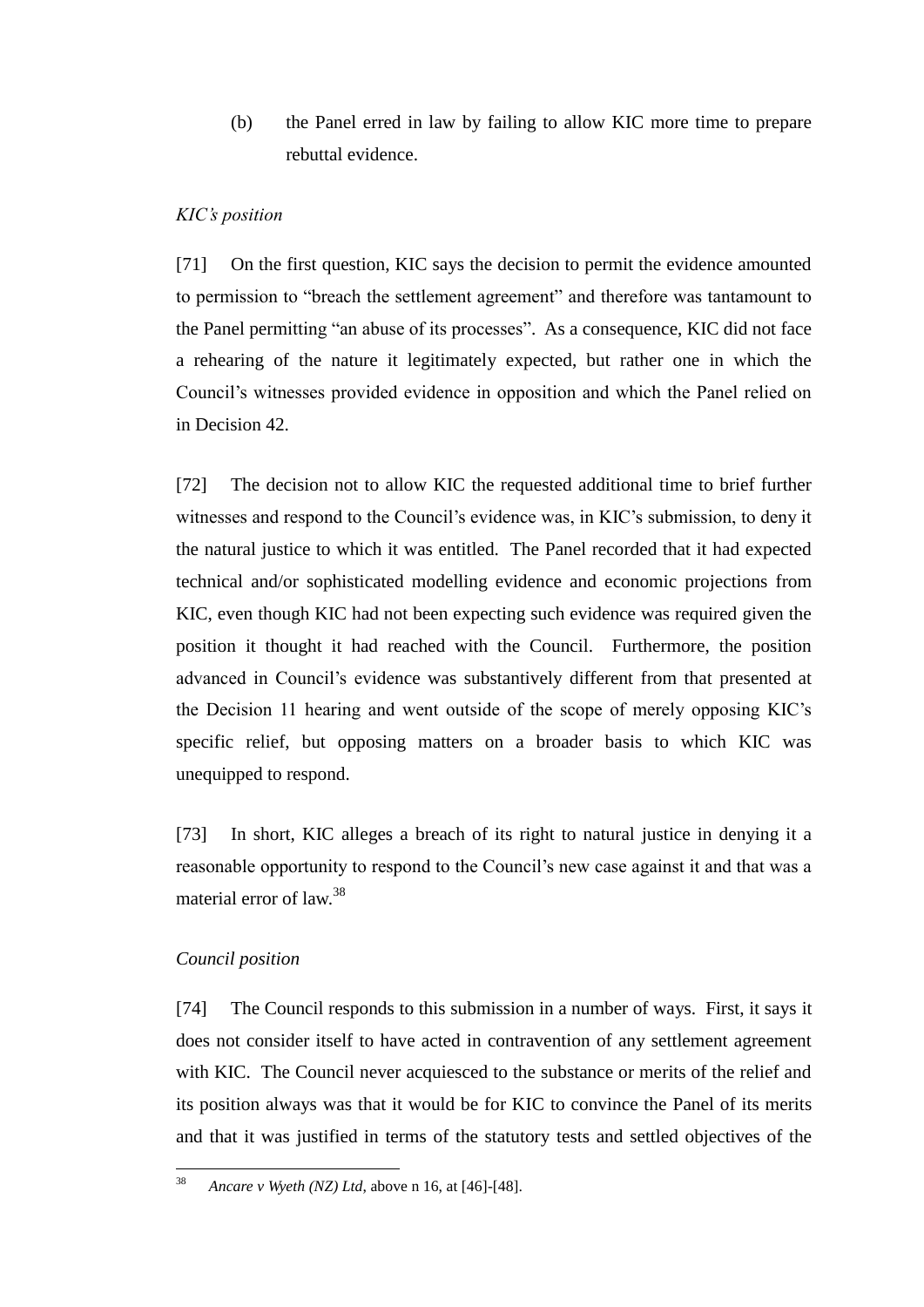CRDP. Furthermore, the Panel dealt with these issues comprehensively in its minute dated 16 August 2016, where the Panel considered that whether or not there was an agreement with the Council, it was of "no relevance to what [the Panel must decide].

[75] In terms of the requested adjournment, given the strict timetable imposed on the Panel by the 2014 Order for completion of its decision, it was necessary to maintain the scheduled hearing date. However, the Panel addressed KIC's concerns by modifing the timetable directions to afford more time to file rebuttal evidence. Had KIC considered the Panel's position to be incorrect or was it concerned about prejudice to its position, it had legal options open to it, including appealing or seeking a judicial review before the High Court at the time. However, it did not exercise those options.

#### *Discussion*

[76] The issues raised by KIC must be considered in context and, in particular, in light of the public process which is engaged when decisions are made under the RMA. As Judge Jackson said in *Canterbury Regional Council v Christchurch City Council*, "differently from most civil litigation, proceedings under the RMA are not simply about the rights of a small number of parties, but about people and communities and future generations".<sup>39</sup>

[77] Even if the Council had represented to KIC that it would "abide the decision of the Panel" and would not present evidence to oppose that, the issue here is whether the Panel was required by law to accept that position. Unlike a Judge in civil proceedings, the Panel's function is not to settle disputes between private parties. It is to draft a plan which incorporates the most appropriate provisions for implementing the CRPS and, ultimately, the purpose of the RMA. In doing that, the Panel is not constrained by the submissions it hears. Instead, as was said by Woolford J in *Newbury Holdings Ltd*, it is "entitled, in fact is obliged, to reach its own conclusion on such matters irrespective of the position adopted by the parties to

<sup>39</sup> <sup>39</sup> *Canterbury Regional Council v Christchurch City Council* [2000] NZRMA 512 at [24].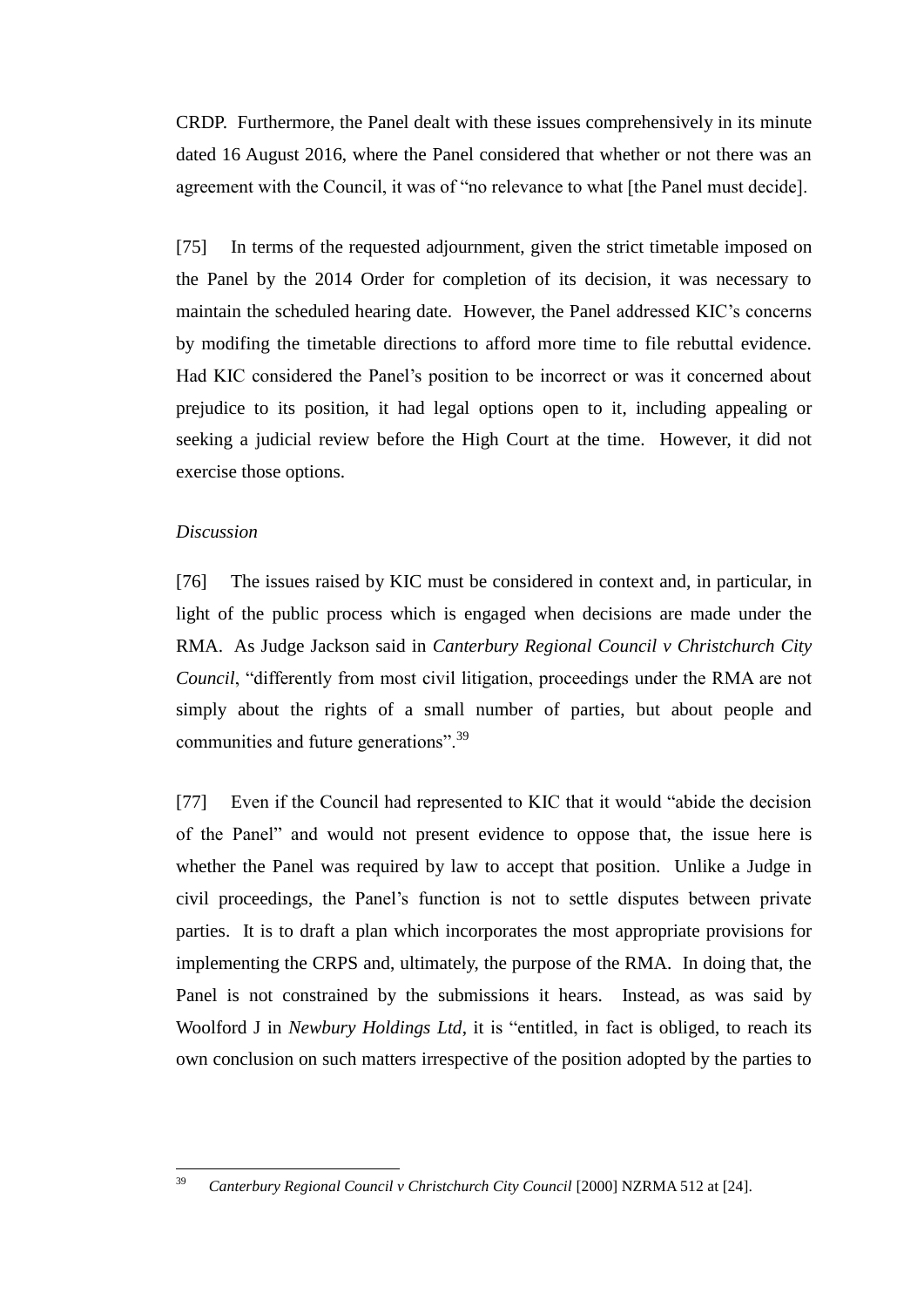the proceedings before it".<sup>40</sup> Indeed, the Panel would have been in derogation of its obligations under the 2014 Order if it had not done so.

- [78] As the Panel itself explained its obligations: $41$ 
	- (a) it must be satisfied that, the relevant provisions will assist the Council to carry out its functions for the purposes of giving effect to the  $RMA:^{42}$
	- (b) it must exercise its role in the preparation of the CRDP in accordance with the provisions of Part 2, RMA, and any applicable regulations;  $43$
	- (c) it must be satisfied that the CRDP will give effect to applicable national policy statements, the NZCPS and the CRPS;<sup>44</sup>
	- (d) it must be satisfied that the CRDP will meet the RMA's requirements for alignment with other RMA policy and planning instruments; and
	- (e) its capacity to change a proposal prepared by the Council is not limited by the scope of submissions made on the proposal.<sup>45</sup>

[79] Given the Panel's role is not confined or constrained by the issues submitters raise, there could never be an expectation that the parties' positions would confine the Panel's enquiries. Furthermore, and consistent with that inquisitorial role, the Panel has a number of powers to seek such further information or advice as it requires. For example, under cl 6 of Schedule 3 the Panel can direct the Council to produce briefs of evidence, including expert evidence and, under cl 8, the Panel may require the Council, or may commission a consultant or other person, to report on:

(a) any submissions;

 $40$ <sup>40</sup> *Newbury Holdings Ltd & TR Group Ltd v Auckland Council* [2013] NZHC 1172 at [26].

<sup>&</sup>lt;sup>41</sup> As summarised from Decision 1 – Strategic Directions and Strategic Outcomes at [27].

<sup>&</sup>lt;sup>42</sup> RMA, s 74(1) and 31.

 $\frac{43}{44}$  Section 74.

 $\frac{44}{45}$  Section 75(3).

Clause 13(2)(b), 2014 Order.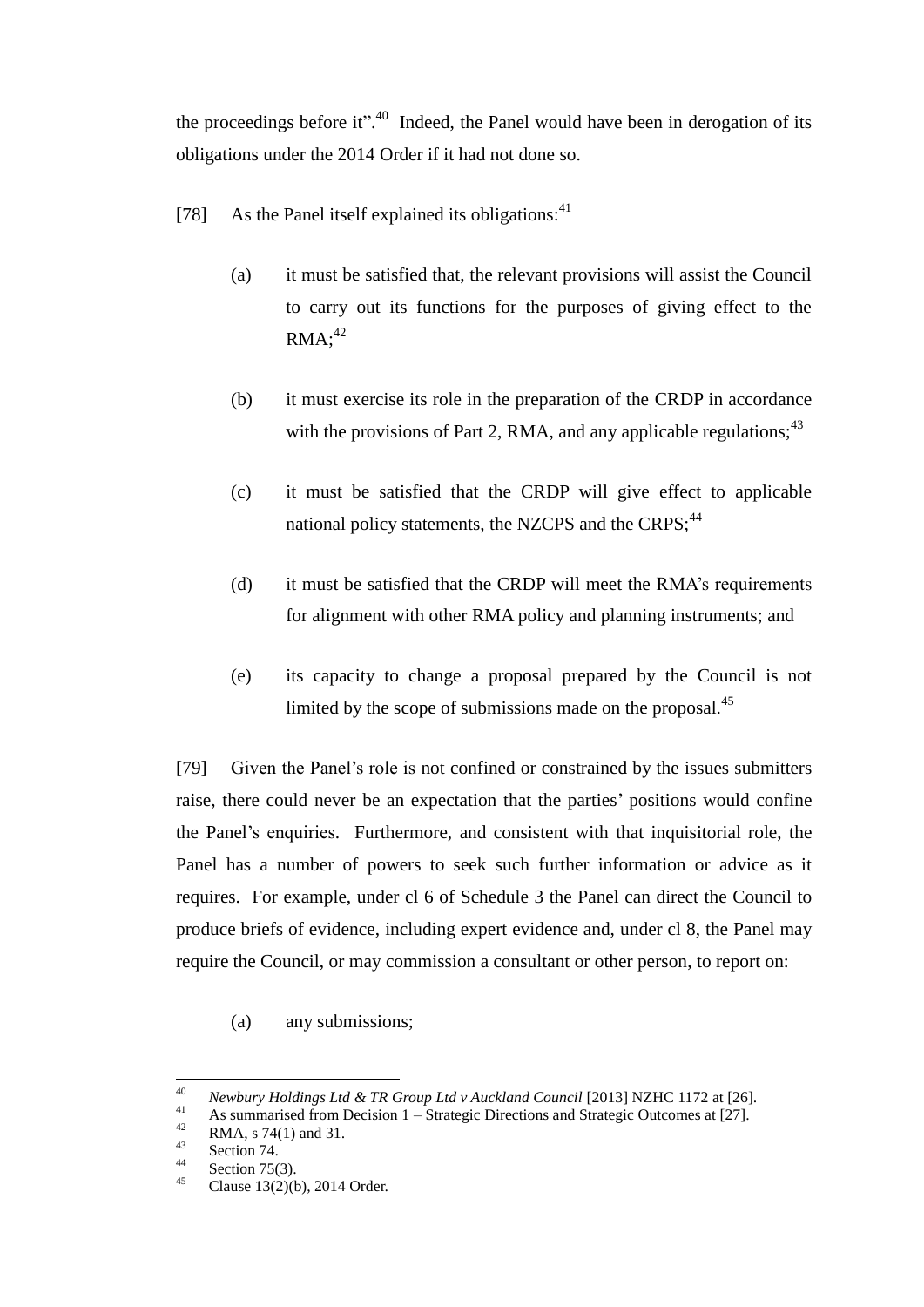- (b) any matters arising from the hearing; or
- (c) any other matter that it considers necessary for the purpose of the decision to be made by the Panel.

[80] Furthermore, the Council also has positive obligations to assist the Panel arising out of cl 1 of Schedule 3 of the 2014 Order. These include a mandatory obligation to assist the Panel, including to give evidence, to provide a response to submissions or deal with issues raised by submissions, and to provide any other relevant information requested by the Panel.

[81] Thus, any position the Council and KIC reached could not constrain the Panel from requiring the Council to certify that the relief sought by KIC accorded with the RMA and, when the Council advised it was not in a position to do that unreservedly, to call on Council's planner and other expert witnesses who had given evidence to address the issues raised by the KIC Rule.

[82] In light of this statutory framework, there could be no legitimate expectation by KIC that the Council could refuse to respond to the Panel's request, or refuse to make its expert witnesses available to give their independent views on the merits of the proposal, despite any position of neutrality previously indicated by the Council. More importantly though, there could be no reasonable expectation that the Panel would not seek to satisfy itself that the KIC Rule was the most appropriate plan provision for the CRDP rules given its legal obligations. There was, therefore, no error of law in seeking and hearing such evidence.

[83] The second issue is whether KIC was wrongly denied a proper opportunity to give evidence in support of its proposal, particularly as it says it was taken by surprise by Council's evidence.

[84] Again, I do not consider the circumstances raised issues of procedural unfairness which would warrant setting the decision aside. The sole issue to be determined at the hearing was the appropriate permitted activity rule to apply to KIC's properties. Regardless of the Council's position, KIC must have been aware it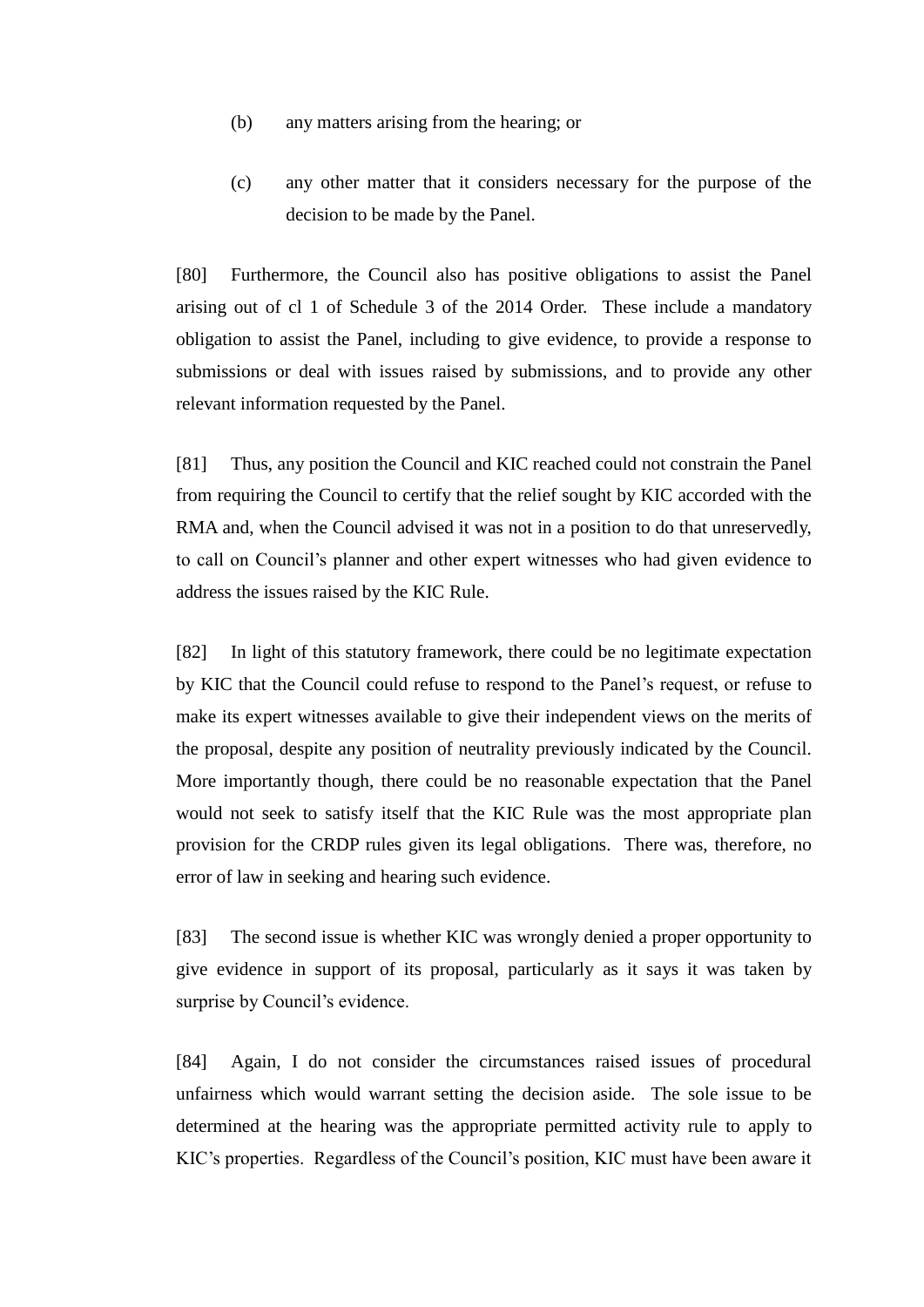had a positive obligation to present sufficient evidence to the Panel to satisfy it that it should alter the Appealed Rule and replace it with the KIC Rule, or some version of it which was more palatable to KIC. The Council's evidence did not create that obligation. KIC already knew that the Panel had endorsed the Appealed Rule as most appropriate rule in its Decision 11. Thus, whether or not evidence was given to support the Appealed Rule, adequate evidence had to be presented by KIC to address the Panel's concerns and persuade it that the KIC Rule was a more appropriate rule.

[85] Furthermore, the only reason there was to be a hearing was because the Council had advised that its experts could not unreservedly support the KIC position as according with the purpose of the RMA. KIC was therefore on notice that its position was contested from the outset, and that it would have to advance it at the hearing with appropriate supporting evidence.

[86] There is no breach of natural justice simply because the strengths of the case that KIC knew it would have to address were greater than it anticipated. KIC was afforded the opportunity to provide evidence and be heard on the KIC Rule, and to prepare evidence in rebuttal of the Council's evidence. This, in my view, was adequate to address the principles of natural justice.

[87] Accordingly, I am satisfied that the Panel did not err in law, either by requiring the Council to present evidence when it was told the Council would abide the Panel's decision, or by refusing a further adjournment for KIC to produce more detailed evidence in support of its proposal.

#### **Question 6 – centre city risk conclusion**

### *KIC's position*

[88] As KIC acknowledges, its submissions in relation to question 6 are closely linked to those set out in relation to question 1. I also consider they overlap with the submissions on question 3.

[89] In summary, KIC submits that, to the extent Decision 42 placed any reliance on the KIC proposal being a material risk to the redevelopment of the city centre as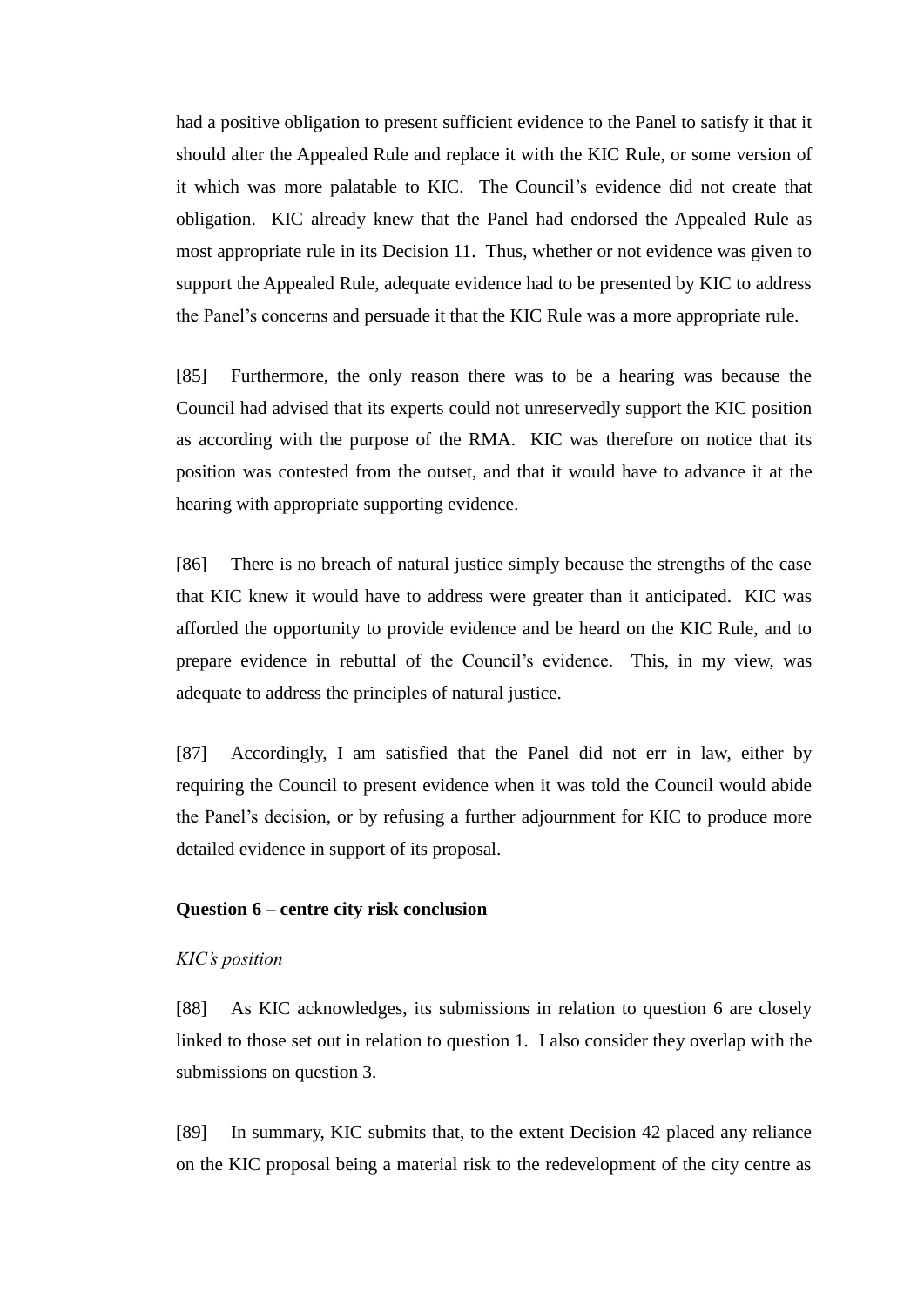distinct from a general "precedent risk", it lacked any probative evidential basis and was therefore irrational and in breach of natural justice. KIC then goes on to say that given the KIC proposal involves an explicit limit of 3,600 m² GFA, which is only 0.9 per cent of the CBD commercial floor space, "it is plainly immaterial as a direct risk to the city centre development". Furthermore, if the Panel did rely on some form of "indirect risk" to the city centre, "the merits of a single site development would inevitably be outweighed by the merits of the CBD redevelopment as a whole".

### *Council position*

[90] Once again, the Council responds by saying this is a question of merit and weight, not a question of law. In any event, the Panel did have evidence that supported its conclusion as to the risk to the city centre, which it expressly referred to and relied on. Furthermore, the Council is critical of KIC for framing the issue "in a manner akin to a resource consent, rather than applying the correct statutory tests for plan provisions".

#### *Discussion*

[91] This ground of appeal is readily disposed of. This is not a case where the conclusion reached by the Panel was made in the absence of probative evidence or was simply irrational. The Panel methodically weighed the competing evidence and preferred that of the Council witnesses who recognised both precedent risk and risk to the redevelopment of the city centre. In particular, there is a full discussion of Mr Osborne's evidence at [88] to [91] of Decision 42, which the Panel accepted and relied on to conclude that both precedent risk and potential risk for the CBD were generated by the KIC rule.

[92] This challenge is clearly targeted to the merits of the decision and does not involve a question of law. Accordingly, it is dismissed.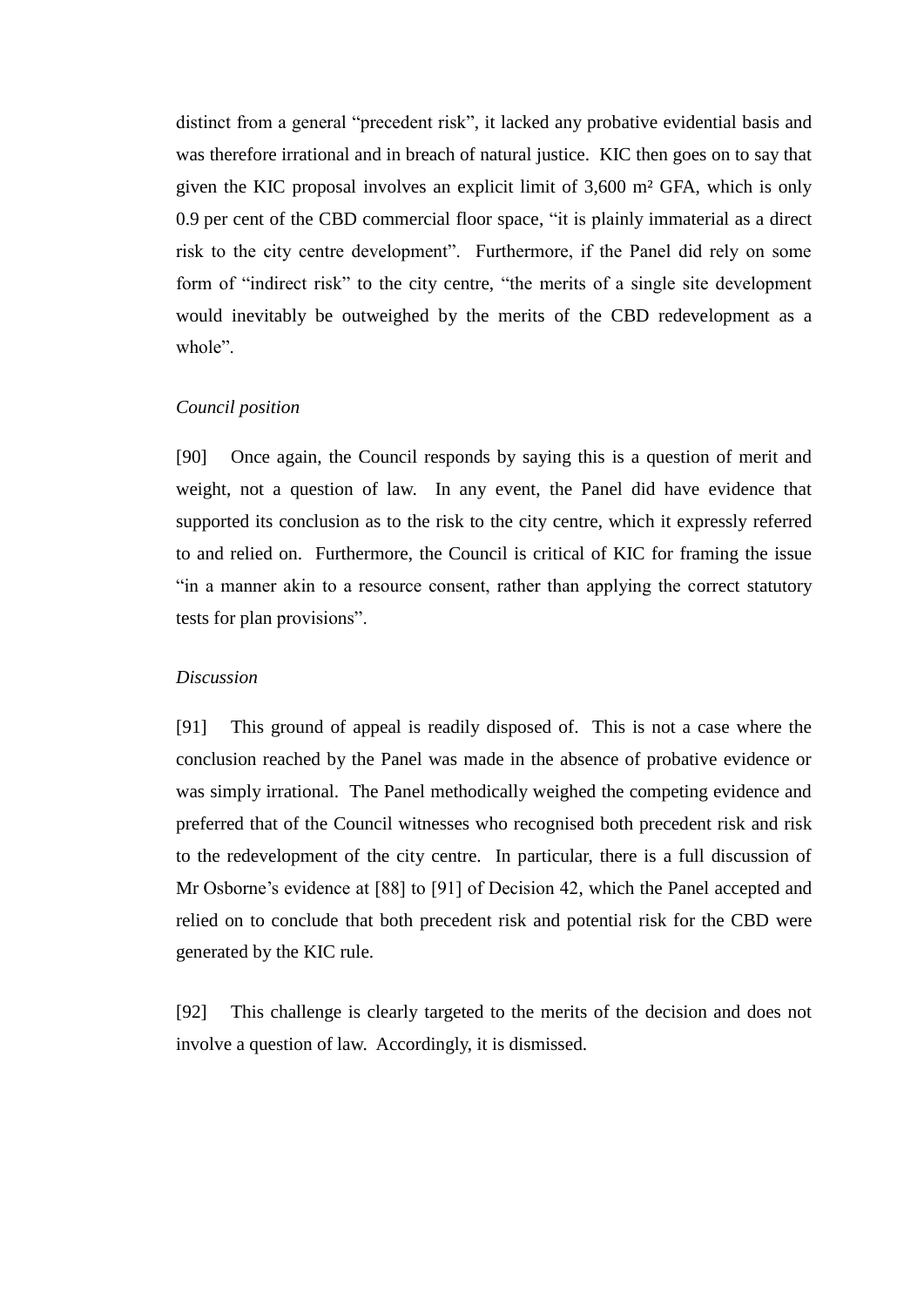### **Question 7 – irrelevance of any subsequent resource consent application**

### *KIC's position*

[93] The next alleged error of law is explained by KIC as being "subsidiary to the preceding questions", but it is an example of "an irrelevancy which effectively diverted the Panel from the proper questions before it".

[94] KIC argues that the Panel was wrong to take the view that the issues before it, including the potential economic impact to KIC, "were best considered on a later resource consent application". KIC says the issues were squarely before the Panel and, by giving weight to the possibility of a subsequent resource consent application, it "disregarded both KIC's status in the CRDP process and its need for early clarity on the constraints on further rebuilding plans for the KIC land". Furthermore, KIC says that:

Given the Panel's reliance in Decision 42 on its perception of the centres network approach, precedent risk, risk to the CBD redevelopment and the rigorous requirements of the Chapter 16 Objectives, no material discount could be allowed for a later resource consent application on the economic impact on the KIC land.

### *The Council's position*

[95] The Council in response says, first, that there is a difference between what KIC alleges in its notice of appeal, and what it says in submissions. In the notice of appeal KIC says "the Panel's strict approach to protection of the "centres network" would undermine any such consent application", whereas in submissions it simply framed the issue as the Panel having regard to an irrelevant consideration.

[96] However, the Council goes on to submit that there is no error. The Panel was simply testing the counterfactual in terms of costs and benefits in the event KIC's relief was not accepted, by comparison to other available outcomes, which included having a rule that would require a resource consent to be obtained. That is exactly what the Panel was required to do in terms of ss 32 and 32AA of the RMA. Consequently, the possibility that KIC would have to apply for resource consent (with the attendant costs and risks) to achieve more commercial usage is not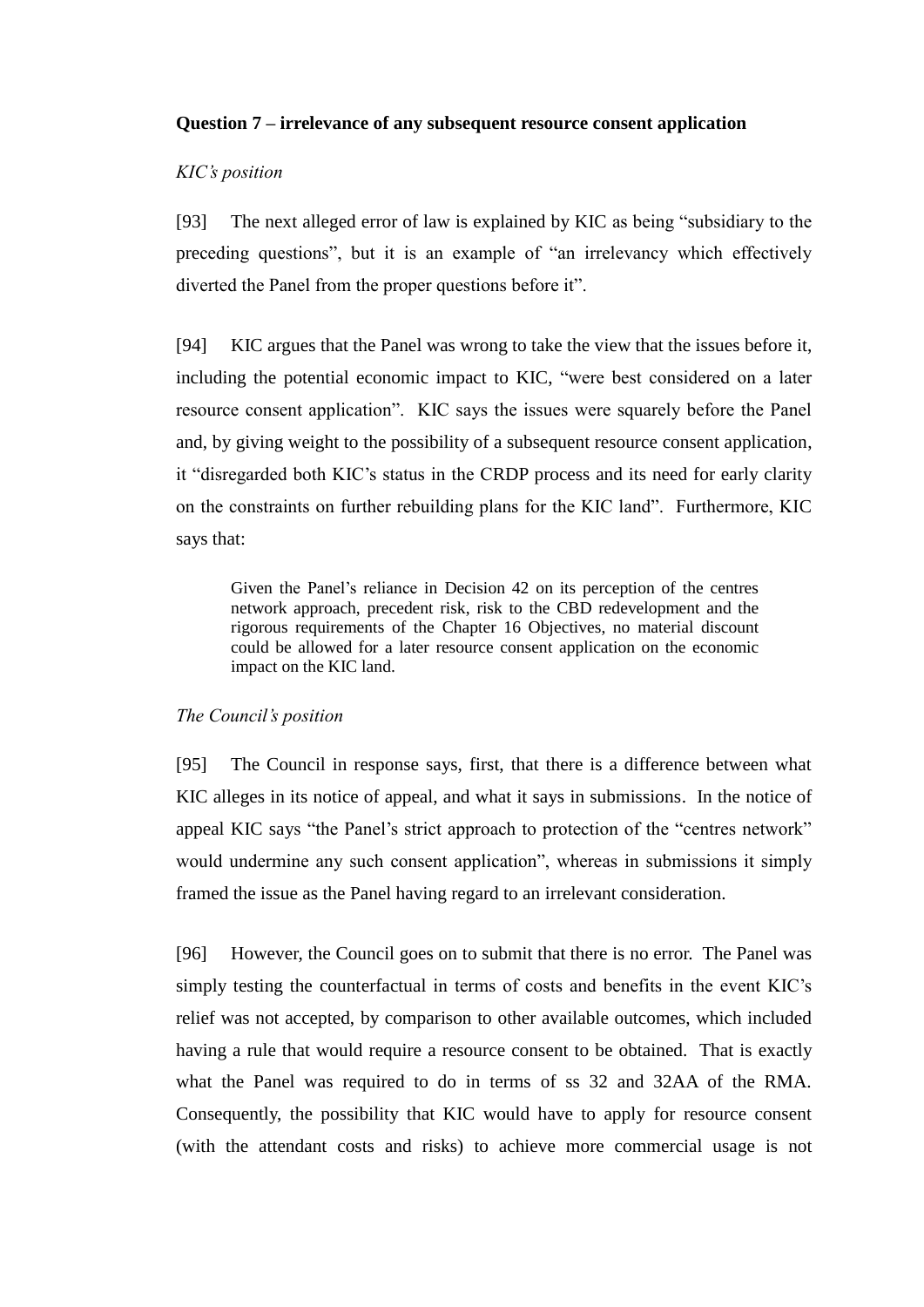irrelevant, rather it is a mandatory consideration in terms of s 32 as a cost that would be borne by the consent applicant.

[97] Furthermore, the Council says it was not correct to say that the Panel concluded that the issues before it were best considered in a later resource consent application. Nowhere did it reach that conclusion. At most it simply recorded Mr Osborne's evidence that he would prefer that KIC's proposal was subject to the need to obtain a resource consent.

### *Discussion*

[98] As the Panel recognised, it had to decide whether the provisions in the proposal were the most appropriate way to achieve the CRDP's objectives. This required it to identify other reasonably practicable options for achieving the objectives, and assess the efficiency and effectiveness of those alternatives in achieving the objectives.<sup>46</sup> One of the relevant options to consider was to afford discretionary activity status to commercial activity on the KIC sites, meaning resource consent would be required, with the attendant costs and risks that would involve.

[99] The Panel took into account the opinion of KIC's valuation expert, Mr Sellars, that if KIC's properties were not able to be used for office, retail and commercial services, this would have a negative implication for the rental and value of the properties. That opinion was accepted by the Panel, albeit with qualifications, including that it assumed that a resource consent for commercial activity would not be granted.<sup>47</sup>

[100] The Panel also noted that under the rule there was a range of permitted uses for KIC's buildings. These included a number of activities that appeared to "closely match descriptions that [KIC] gave in evidence of what the sites have been tenanted for in the past and what  $[KIC]$  expects could be future tenants".<sup>48</sup> By implication, the practical position for KIC under the Appealed Rule would not be markedly

<sup>46</sup>  $^{46}$  Section 32(1)(b).

<sup>&</sup>lt;sup>47</sup> At [57], [60] and [64].

At  $[63]$ .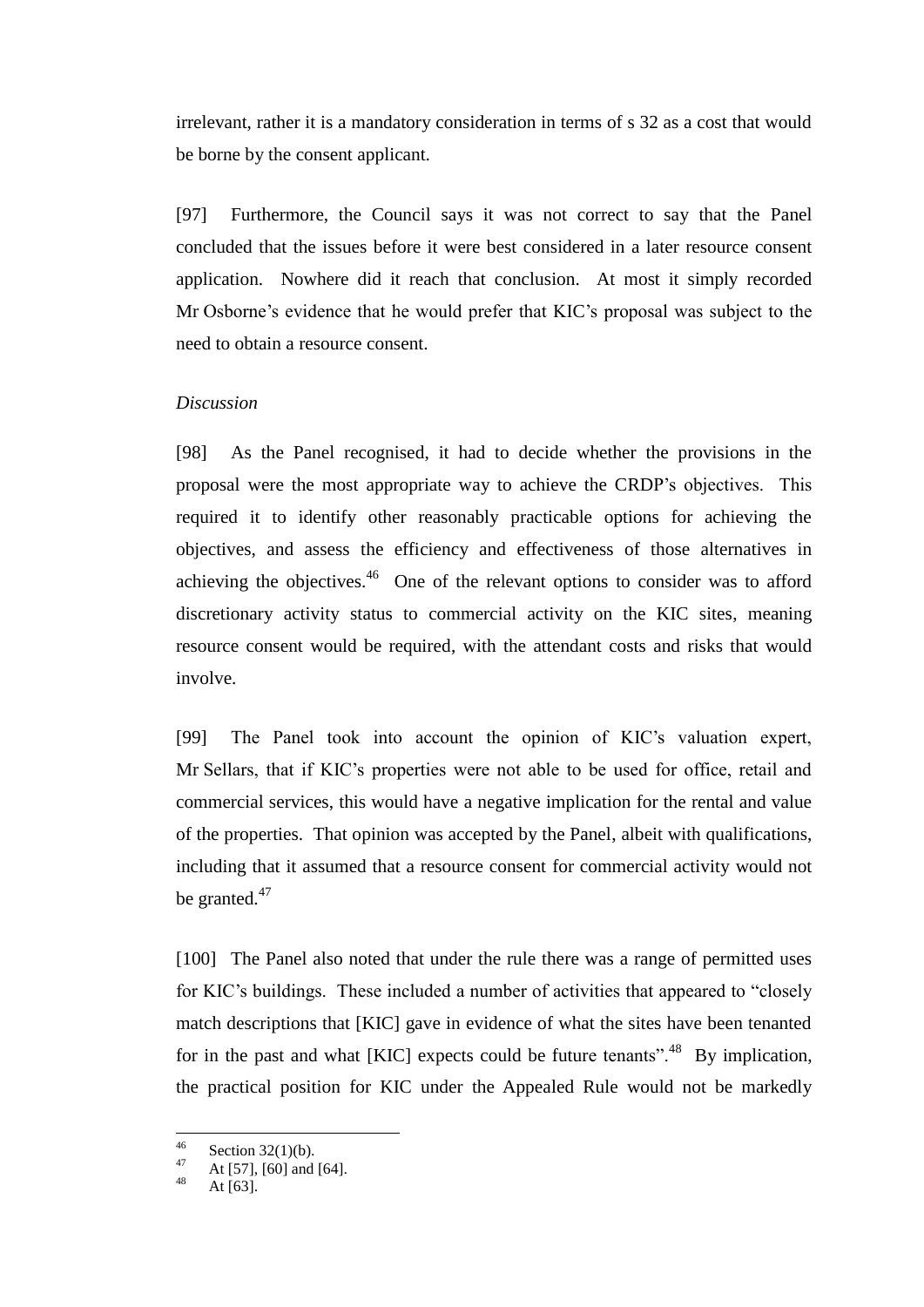different from its pre-earthquake position. Thus, it is clear the Panel did not dismiss the costs to KIC's interests of retaining the Appealed Rule, by wrongly assuming KIC could rely on the resource consent process. The Panel accepted there were costs to KIC, but considered they were overstated, and they may not eventuate if a resource consent was obtained.

[101] Thus, rather than the possibility of a subsequent resource consent being an irrelevant consideration, I consider that option was highly relevant to the Panel's decision. While affording permitted activity status to activities with identified risks that were inconsistent with the CRDP's objectives was considered inappropriate, the fact that a specific proposal could still be advanced through the resource consent regime (if there was sufficient evidence to support it), ameliorated the rigour of the Appealed Rule and was a relevant factor for the Panel to take into account.

### **Question 8 – Panel's approach to existing activities**

#### *KIC's position*

[102] Question 8 relates to question 2 and whether the Panel correctly interpreted objective 15.1.3 and policy 15.1.3.2 when it took a "rigid" and "literal" approach to the interpretation of what comprised "existing activities".

[103] Objective 15.1.3 provides:

Recognise the existing nature, scale and extent of commercial activities within area zoned Commercial Office and Commercial Mixed Use, but to avoid the expansion of existing or the development of new office parks and/or mixed use areas.

Policy 15.1.3.2 is to:

Recognise the existing nature, scale and extent of retail and office activities in Addington…while limiting their future growth and development to ensure commercial activity in the city is focused within the network of commercial centres.

[104] KIC submits that the Council's witnesses asserted, and the Panel wrongly adopted, a rigid interpretation of the centres-based approach. This led the Panel to conclude: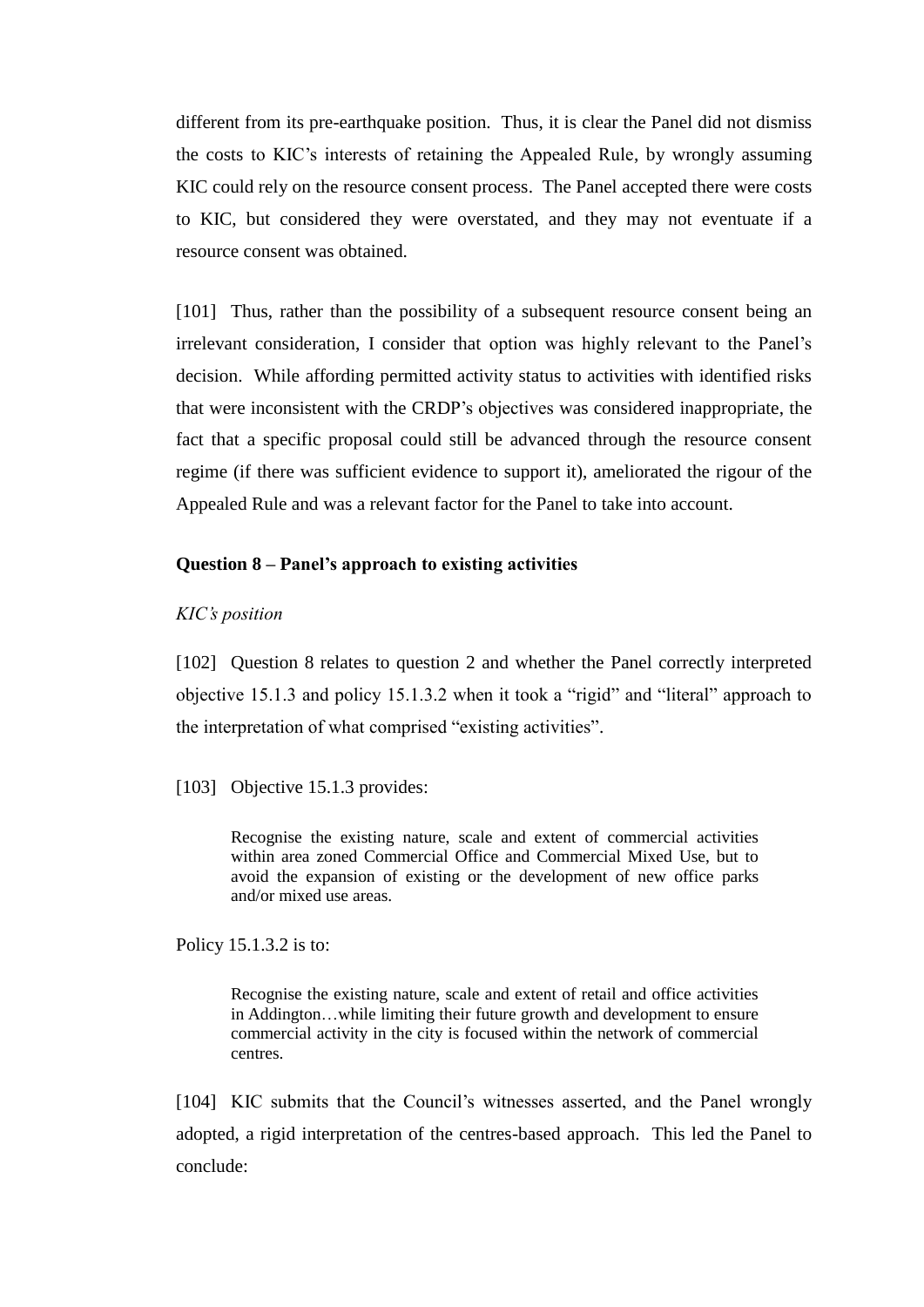- (a) that the CRDP was "deliberately firm" and sought to "redirect commercial activities" from less appropriate locations;
- (b) KIC's "more flexible approach" would be at odds with the intended statutory position whereby rules are intended to implement and achieve objectives;
- (c) section 5 of the RMA did not support KIC's reading of objective 15.1.3; and
- (d) the proper meaning of "existing" in objective 15.1.3 is those commercial activities that were occurring on the ground "at the time the zones came into effect".<sup>49</sup>

[105] KIC considers that the Panel took an "overly literal" rather than a purposive approach to the concept of "existing" contained in the relevant objectives. This led to the Panel to wrongly conclude that the word "existing" meant "at the time the zones came into effect", rather than other available interpretations which were more consistent with the framework and objectives of Chapter 15. These alternatives included that "existing" could mean activities that were occurring in the premises at the time of the Canterbury earthquakes.

[106] The KIC Rule would be allowed by an interpretation of "existing" which focused on what was occurring in the building at the time of the earthquakes. This would better promote the recovery for owners of properties which have suffered earthquake damage than an interpretation which only considers what is "existing" at the date of the Panel decision. KIC considers this misinterpretation constitutes an error of law.

# *The Council's position*

[107] The Council refers back to the submissions it made in respect of question 2, saying the correct approach to errors based on interpretation of words in legislation or instruments also applies here. The Panel's interpretation of the meaning of

<sup>49</sup> At [111].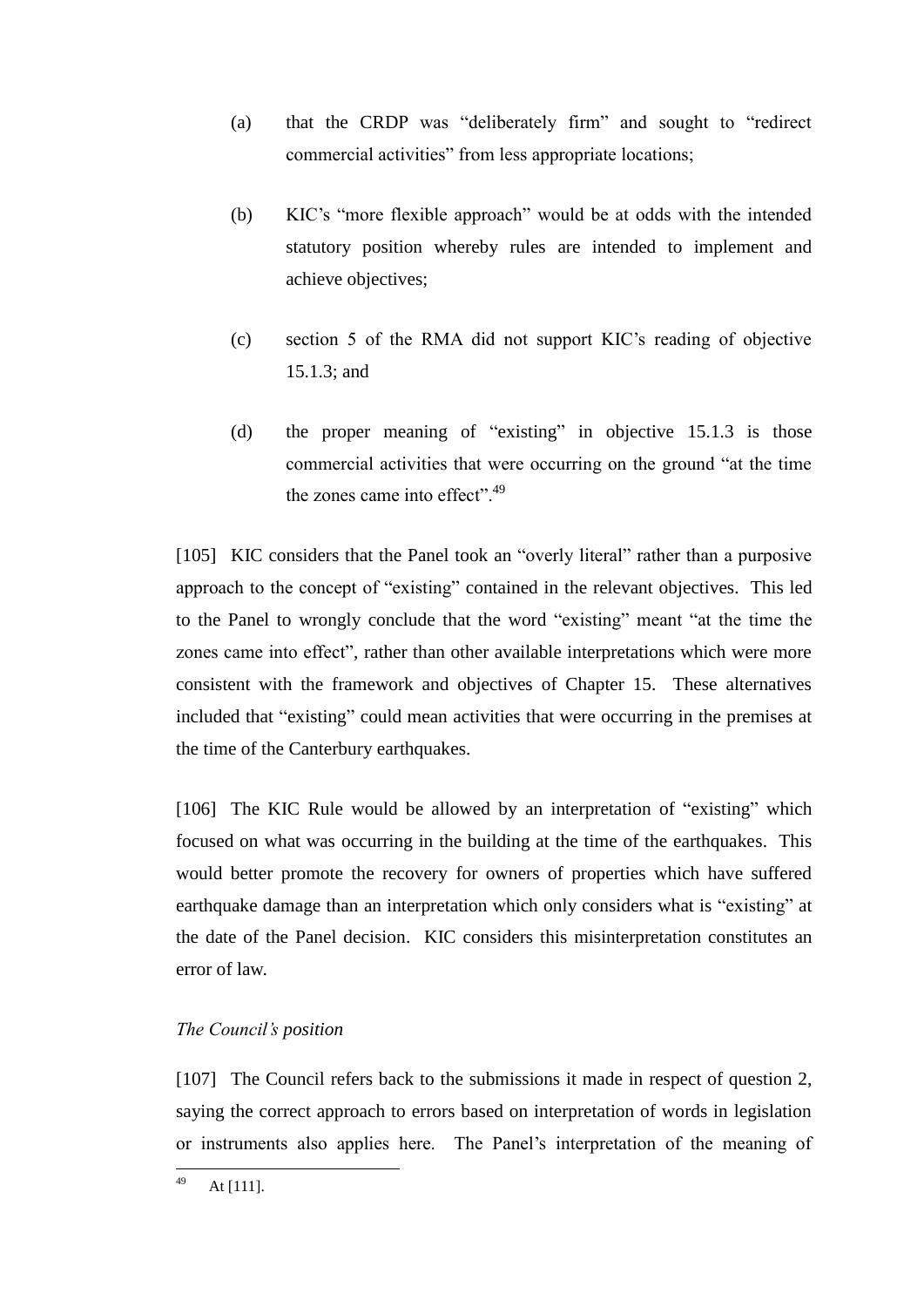"existing" was available to it. Indeed, KIC's submissions expressly identify it as an available interpretation. There is, therefore, no error of law.

### *Discussion*

[108] There was no scope in Decision 11 to alter the relevant objectives and policies of Chapter 15. The decision on the appropriate zone rules for KIC's properties was driven by the requirement to achieve those settled objectives and policies.<sup>50</sup> However, if the conclusion reached by the Panel is predicated, at least in part, on an incorrect interpretation of the objectives and policies to the CRDP, that an error of law which can be addressed on appeal in this Court.

[109] As a preliminary point I note that simply because an interpretation was "available" is not sufficient to avoid an error of law. As has been said in relation to statutory interpretation, the New Zealand Courts' approach is to: <sup>51</sup>

… treat the question of statutory interpretation as having one uniquely "correct" answer – that to which the reviewing court subscribes. A decisionmaker commits a reviewable error if its interpretation differs from that of the court, notwithstanding the range of meanings that a broadly couched statutory power may reasonably bear.

[110] I consider the same principle applies to interpretation of plan provisions under the RMA. If a provision has been wrongly interpreted, that is an error of law. The scope for accommodating "available alternatives" is in the application of the relevant provisions to the facts, where, as White J said in *Chorus Ltd v Commerce Commission*: 52

It is well-established that unless the [decision makers] application of the statutory provisions is factually "unsupportable" it will not have erred in law. It is for the [decision maker], as a specialist body, to exercise judgment in carrying out the requisite "benchmarking" exercise and in weighing up the relevant facts in that context. It will therefore have erred only if there is no evidence to support the factual findings it made in reaching its determination.

<sup>50</sup> <sup>50</sup> Resource Management Act, s 76(1).

Philip A Joseph *Constitutional & Administrative Law* (4<sup>th</sup> ed, Thomson Reuters, Wellington, 2014) at [22.2.2(1)]

<sup>52</sup> *Chorus Ltd v Commerce Commission* [2014] NZCA 440 at [111] and [112]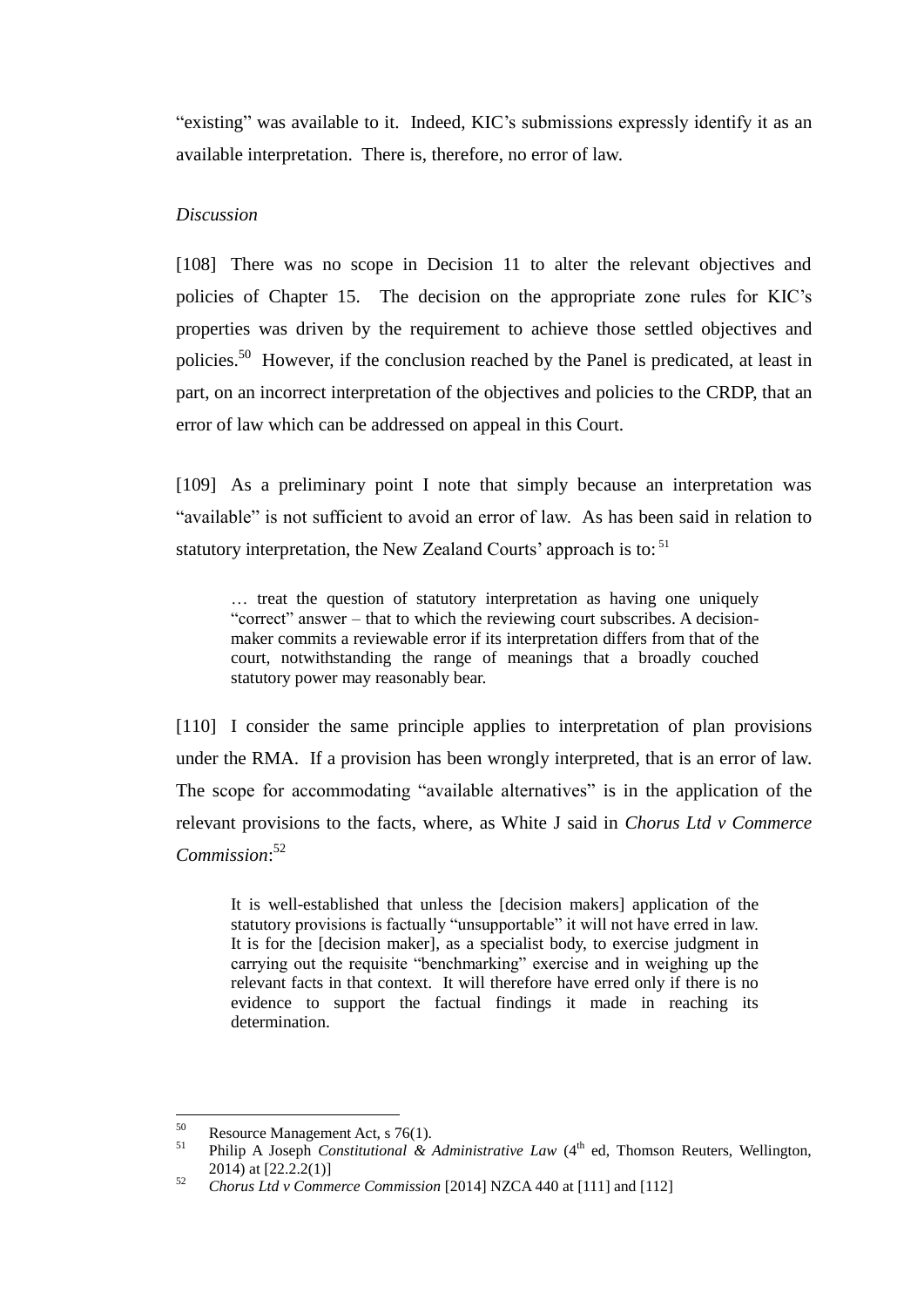[111] In this case, I am satisfied that the Panel's interpretation of the term "existing" was correct. I start from the fact that the Panel itself drafted the relevant objectives and policies and was well placed therefore to understand the language used in their drafting and which they were intended to achieve.

[112] However, ignoring those faults, I am satisfied that the only logical interpretation of the relevant objectives and policies is to read them as reflecting the circumstances prevailing at the time the Panel was making its decision. The objective of recognising "the existing nature, scale and extent of commercial activity" within the CMU must be read as relating to a single point in time and that necessarily captures post-earthquake investment and development.<sup>53</sup> This is reflected in the decision itself which recognises and discusses the existing commercial development in Addington post-earthquake and seeks to strike a balance between recognising the reality of that, but halting any further development which could impact on the recovery of the CBD.

[113] In light of this interpretation the Panel then clearly spelt out its reasons for ensuring the permitted activity rule only applied to existing or consented commercial services, office and retail activities as at the date of Decision 11. It expressed concern that, given the growth of retail and office activity in Addington in the aftermath of the earthquakes and its "natural capital of close proximity to the CBD", the suburb had an ample basis for competing with the CBD, bolstered by the critical mass the earthquakes have delivered it.<sup>54</sup> Against that, the Panel was conscious of evidence of the flight from the CBD and the fragility of the CBD recovery without clear support from the provisions of the CRDP. It was for that reason that it held "existing" meant at the date of the Panel's decision, and it expressly incorporated that requirement in the rules for the CMU.

[114] The interpretation contended for by KIC focuses only on its own interests, when, as I have found, the task of the Panel was much broader than that. Nevertheless, the Panel obviously considered the effects of its interpretation and application of the term "existing" on KIC, and found that the risks to KIC were "not

<sup>53</sup> <sup>53</sup> Which was the Panel's own conclusion at [111] to [113].

Decision 11, at [381].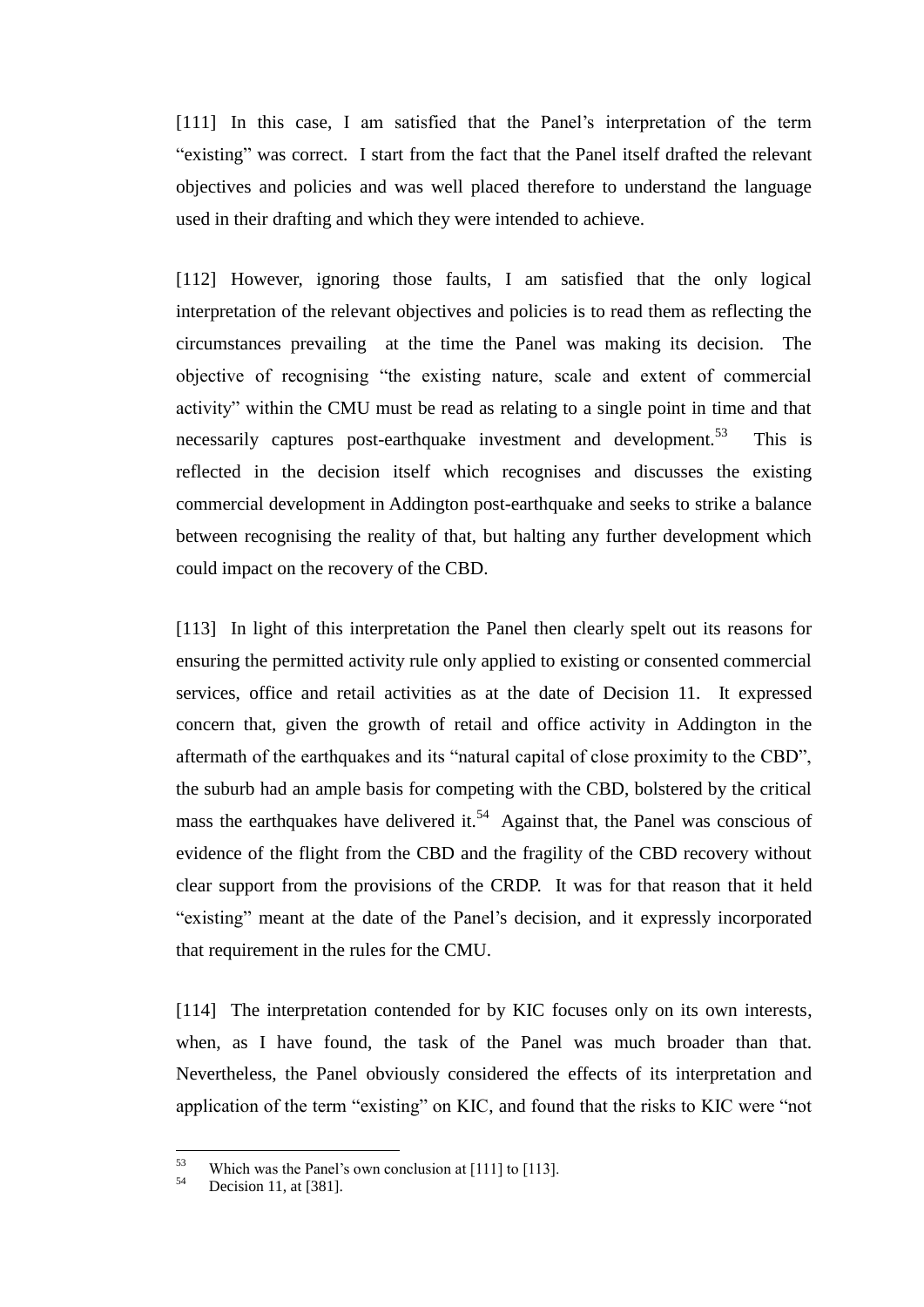as severe" as KIC had argued, and, more importantly, "those risks are entirely overwhelmed by the economic costs and risks, that, on [KIC's] own evidence, could well ensue from our granting [KIC's] relief (i.e. under any of its preferred iterations)".<sup>55</sup>

[115] I am satisfied therefore that there was no error in the Panel's interpretation of the term "existing" in the relevant objectives and policies and therefore, no error of law.

# **Question 9 – adversely assessing KI's additional evidence by reason of the above errors**

[116] The final issue raised by KIC simply asserts that the Panel "adversely" assessed the additional evidence relied on by KIC by reasons of the errors set out above. Given my conclusions on each alleged error, I do not need to address this point.

# **Relief**

[117] Given my findings that the Panel did not err in any of the ways alleged, I do not need to consider the question of whether this Court should grant relief rather than refer it back to the Panel.

# **Outcome**

[118] For the reasons given above, the appeal is dismissed.

[119] As is the usual position, I consider costs should follow the event. If counsel cannot agree on costs then the Council may file and serve a memorandum seeking costs no later than 9 June 2017, with KIC's response to be filed and served by 23 June 2017.

[120] Costs will be determined on the papers, unless I require to hear from counsel.

<sup>55</sup> At 168(i).